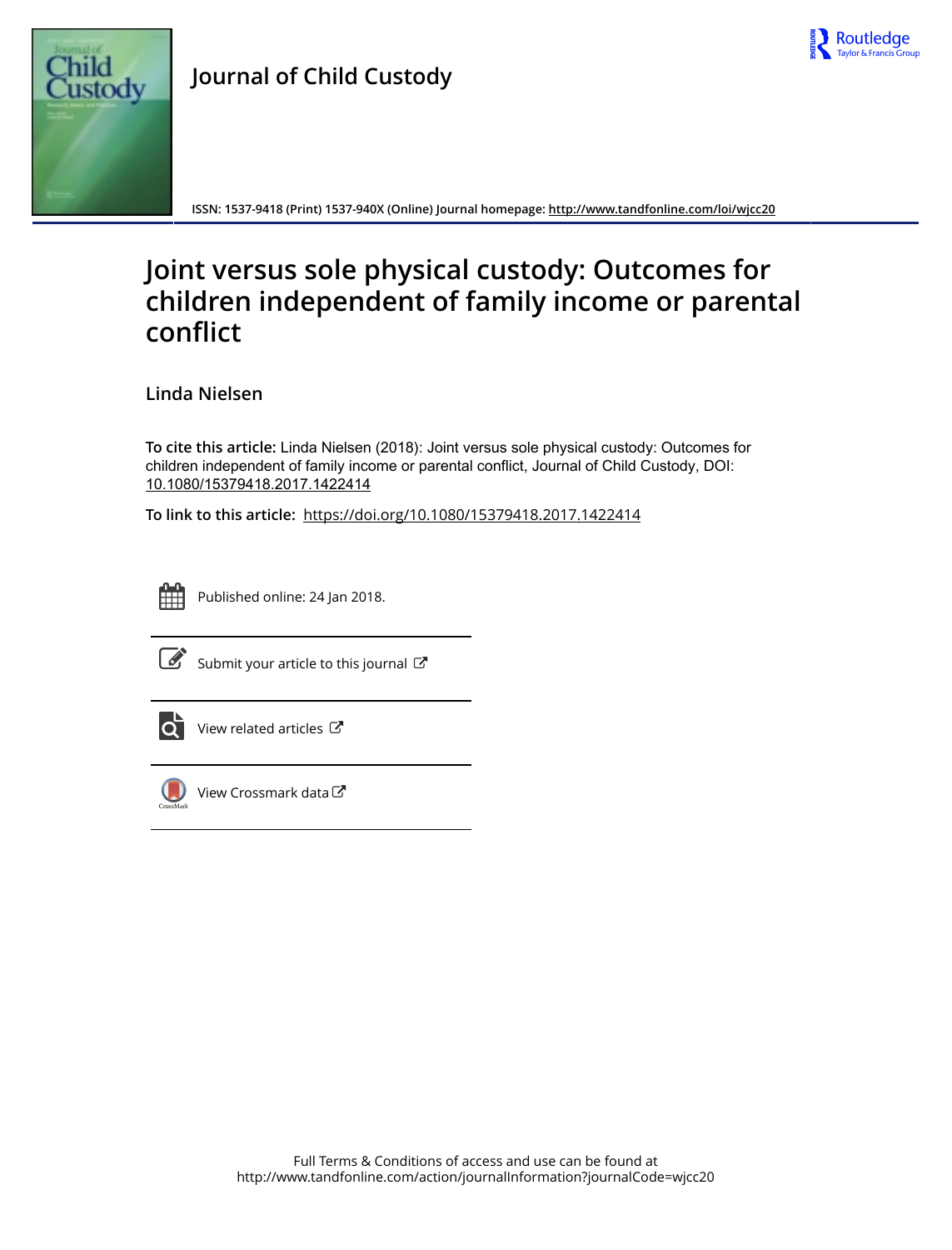

 $\Box$  Check for updates

# **Joint versus sole physical custody: Outcomes for children independent of family income or parental conflict**

#### Linda Nielsen

Adolescent & Educational Psychology, Wake Forest University, Winston Salem, North Carolina, USA

#### **ABSTRACT**

Is joint physical custody (JPC) linked to any better or worse outcomes for children than sole physical custody (SPC) after considering family income and parental conflict? In the 60 studies published in English in academic journals or in government reports, 34 studies found that JPC children had better outcomes on all of the measures of behavioral, emotional, physical, and academic well-being and relationships with parents and grandparents. In 14 studies, JPC children had equal outcomes on some measures and better outcomes on others compared to SPC children. In 6 studies JPC and SPC children were equal on all measures. In 6 studies, JPC children were worse on one of the measures than SPC children, but equal or better on all other measures. In the 25 studies that considered family income, JPC children had better outcomes on all measures in 18 studies, equal to better outcomes in 4 studies, equal outcomes in 1 study, and worse outcomes on one measure but equal or better outcomes on other measures in 2 studies. In the 19 studies that included parental conflict, JPC children had better outcomes on all measures in 9 studies, equal to better outcomes in 5 studies, equal outcomes in 2 studies, and worse outcomes on one measure but equal or better outcomes on other measures in 3 studies. In sum, independent of family income or parental conflict, JPC is generally linked to better outcomes for children.

#### **KEYWORDS**

Joint custody; joint physical custody; physical custody; shared parenting

Sole physical custody (SPC) arrangements where children live primarily or exclusively with their mother and spend varying amounts of time with their father after their parents separate are becoming less common as joint physical custody (JPC) families where children live more than 35% of the time with each parent are on the rise. The increasing popularity of JPC is seen, for example, in Wisconsin where JPC increased from 5% to more than 35% from 1986 to 2012 (D. Meyer, Cancian, & Cook, [2017](#page-18-0)). As far back as 2008, in Washington state 46% of the parents had JPC plans (George, [2008\)](#page-18-0) as did 30% in Arizona (Venohr & Kaunelis, [2008\)](#page-20-0). Internationally rates have risen to nearly 50% in Sweden (Bergstrom et al., [2017](#page-19-0)); 30% in Norway (Kitterod & Wiik, [2017](#page-18-0)) and in the Netherlands (Poortman & Gaalen, [2017\)](#page-19-0); 37% in

CONTACT Linda Nielsen a[nielsen@wfu.edu](mailto:nielsen@wfu.edu) **Adolescent & Educational Psychology, Wake Forest University,** Winston Salem, NC 27109, USA. © 2018 Taylor & Francis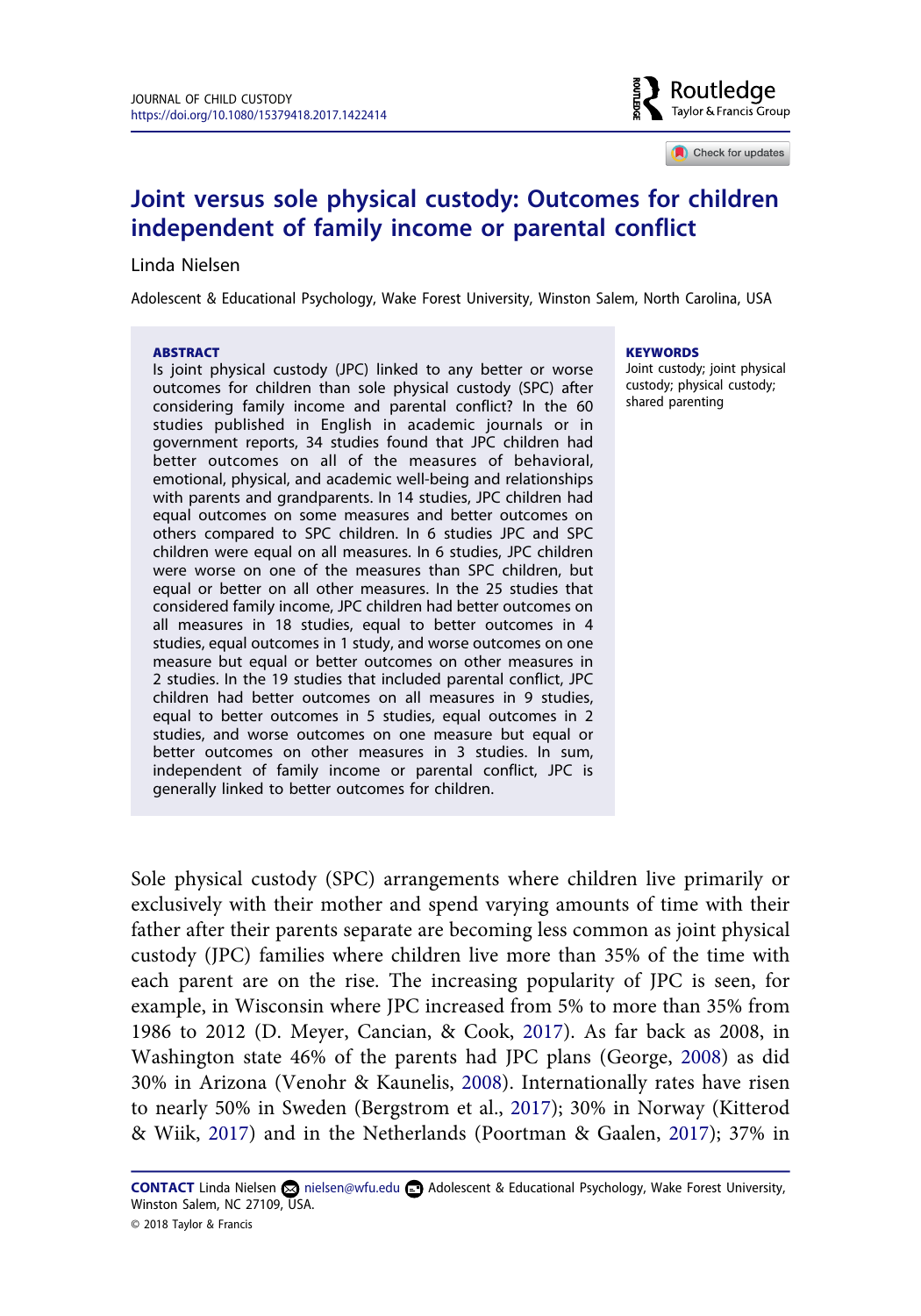Belgium (Vanassche, Soderman, DeClerck & Matthijs, [2017](#page-19-0)); 26% in Quebec providence and 40% in British Columbia, Canada (Bala et al., [2017](#page-17-0)); and 40% in the Catalonia region of Spain (Flaguer, [2017\)](#page-18-0). At least 20 states in the United States are considering revising their custody laws to be more supportive of shared physical custody (Jones, [2015](#page-18-0)).

Nevertheless, two questions regarding JPC custody arrangements continue to stir debate. First, are the outcomes for children significantly better or worse in JPC than in SPC families? Second, if JPC children do have better outcomes, can this largely be attributed to their parents having significantly higher incomes or significantly less conflict than SPC parents? Put differently, do children benefit from JPC if their parents have a poor coparenting relationship or high levels of conflict or when the plan was "forced" on one of the parents as a result of a custody hearing or prolonged, conflicted negotiations with lawyers? Is it true, as some social scientists have claimed (e.g., Smyth, McIntosh, Emery, & Howarth, [2016](#page-19-0)), that if JPC children have better outcomes than SPC children, it is probably because JPC parents have far more money and far less conflict? The present article briefly summarizes the 60 studies that have compared JPC and SPC children's outcomes. Unlike any previous articles on this topic, this article addresses the question: How do the outcomes of JPC and SPC children differ after family income and parental conflict are considered?

### **Previous summaries of children's outcomes in JPC and SPC families**

There are presently only two meta-analyses that have compared children's outcomes in JPC and SPC families (Baude, Pearson & Drapeau, [2016;](#page-17-0) Bauserman, [2002\)](#page-17-0). Neither addressed the question of family income or the level of parental conflict. More importantly, neither analysis included more than a portion of the existing 60 studies. Baude et al. included only 17 of the 51 studies published in English that existed at the time. In all 17 studies, children were living with each parent at least 35% of the time. JPC children had better outcomes than SPC children, though the overall effect sizes were small. Notably, however, the benefits of JPC were much larger for children who lived 50% time with each parent than for JPC children who lived less than 50% time with each parent. Similarly Bauserman found better outcomes for JPC (defined as 25% time with each parent) children in all 10 studies that had been published in academic journals between 1988 and 1999, though again the effect sizes were small, which Bauserman attributed to the small samples sizes in the existing studies.

In addition to the two meta-analyses, several authors have summarized a portion of the quantitative studies that were available at the time they wrote their reviews. When Fehlberg, Smyth, Maclean, and Roberts ([2011\)](#page-18-0) and Trinder ([2010\)](#page-19-0) wrote their summaries of the research, there were 39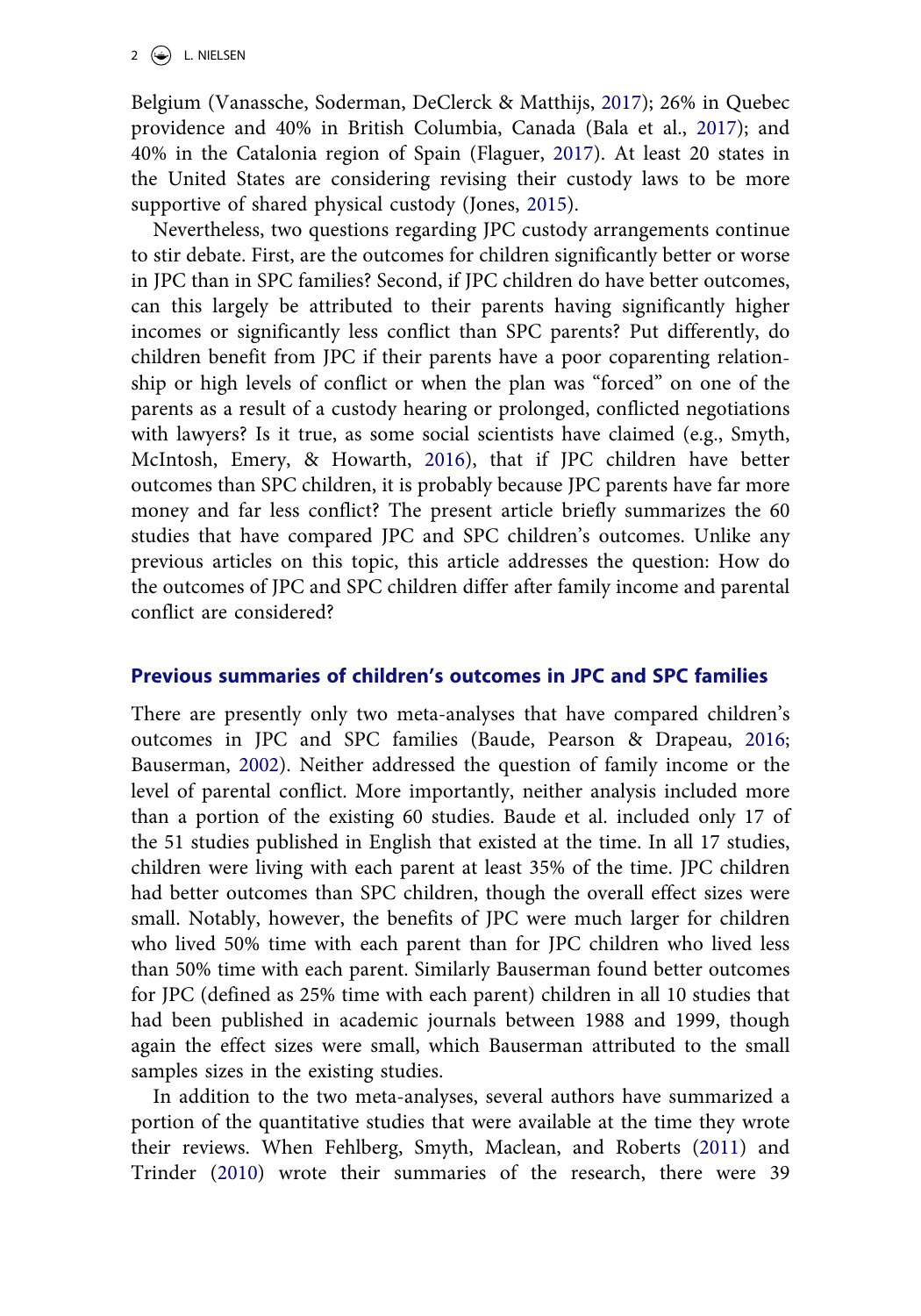quantitative studies that had compared JPC and SPC children's outcomes (Nielsen, [2011](#page-19-0)). Fehlberg and Trinder included only 5 of the 39 studies, while purporting to be presenting a "research review." Similarly, in "detailing the current body of literature", McIntosh and Smyth ([2012,](#page-18-0) p. 156) included only 5 of the 40 available studies at the time (Nielsen, [2011](#page-18-0)). More recently, Smyth et al. [\(2016](#page-19-0)) included only 17 of the 42 existing studies published in peer reviewed journals. These summaries of the research share four things in common: (a) claiming to be reviews of the available literature; (b) excluding the majority of studies where JPC children had better outcomes than SPC children; (c) reporting data incorrectly from several studies in ways that support the claim that JPC children have worse outcomes than SPC children; and (d) concluding that, based on the empirical data, JPC poses more risks and harm for children than SPC.

The most recent of the review articles serves to illustrate how data can be misrepresented when comparing JPC and SPC children's outcomes (Smyth et al., [2016\)](#page-19-0). These authors reported that Buchanan, Maccoby, and Dornbusch ([1996\)](#page-17-0) found that JPC: "works badly for children exposed to bitter and chronic tension" (Smyth et al., [2016,](#page-19-0) p. 121). This is not correct. Buchanan et al. concluded: "We did not find that dual residence (JPC) adolescents were especially prone to adjustment difficulties under situations of high interparental conflict" (p. 257). "*When the conflict was high and hostile* they were not more stressed or depressed or worse on any measures of well-being" (Buchanan et al., [1996](#page-17-0), p. 265, emphasis added). Similarly the authors cited Bauserman's meta-analysis (2002) as finding that JPC "may prolong or intensify children's exposure to parental conflict, neglect, violence, abuse or psychopathology" (Smyth et al., [2016](#page-19-0), p. 120) In fact, Bauserman reached the opposite conclusion: "The research reviewed here *does not support claims by critics of joint custody* that joint custody children are likely to be exposed to more conflict or to be at greater risk of adjustment problems due to having to adjust to two households or feeling torn between parents" (Bauserman, [2002,](#page-17-0) p. 99, emphasis added).

Eliminating most of the available studies from summaries of the literature or inaccurately reporting the results in ways that support only one viewpoint is not a matter of small consequence. For example, in a book aimed at mental health and family court professionals involved in custody decisions, based on 17 of the 42 studies available at the time, Smyth et al. [\(2016\)](#page-19-0) concluded that: "Put simply, the international literature looks to comprise—at best—a disparate collection of partially overlapping investigations with little convergence among the various lines of inquiry" (Smyth et al., [2016,](#page-19-0) p. 135). Similarly Smyth's co-author, Robert Emery, following the controversial veto of a shared parenting bill by Florida's Governor, was quoted in a Florida newspaper as saying that "the problems with joint custody outweigh the benefits" and "children suffer in joint custody arrangements (Presson, [2016\)](#page-19-0).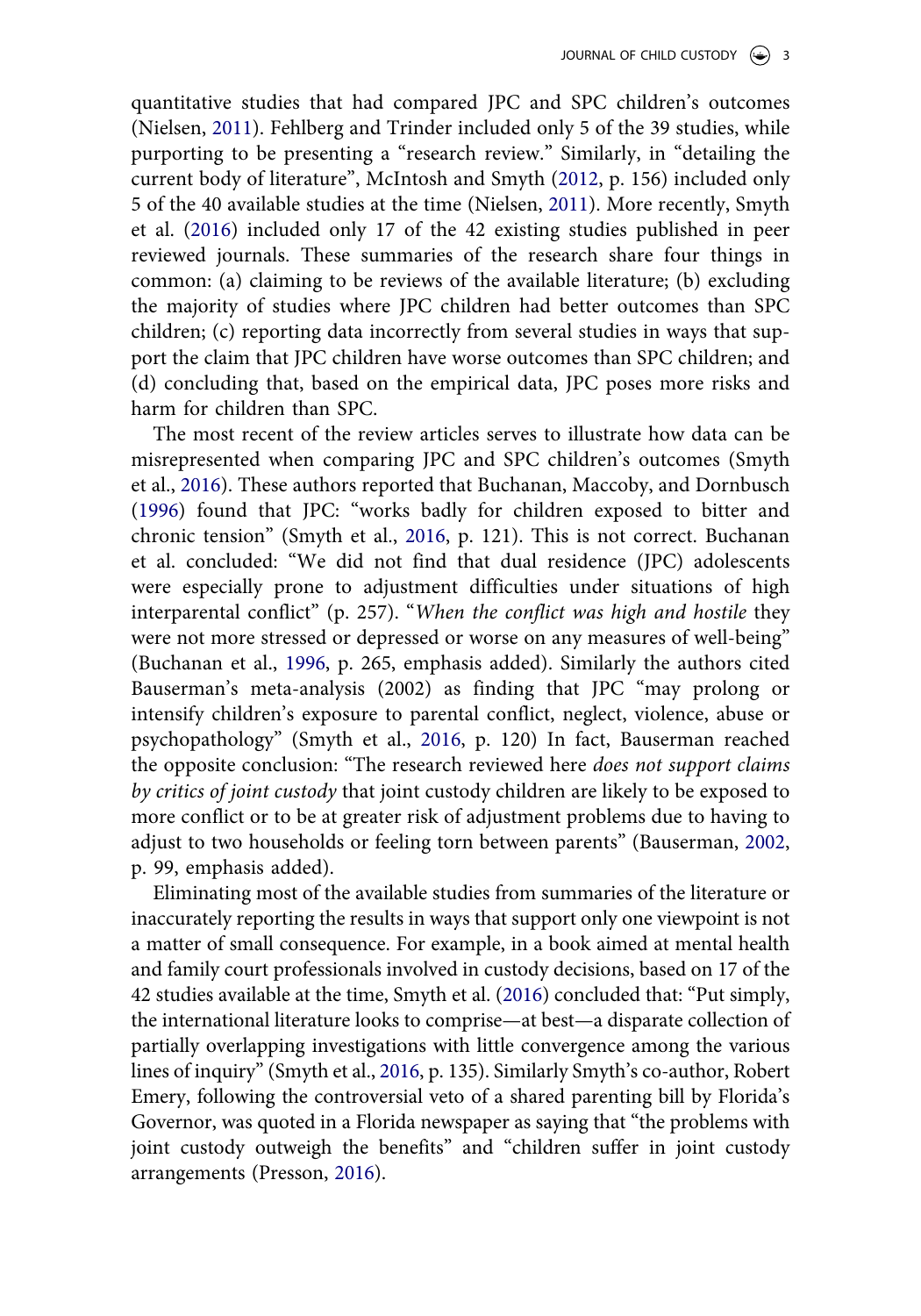#### $4 \quad \circledast$  L. NIELSEN

In order to avoid the kind of distortions or bias that have been referred to as "scholar advocacy" (Emery et al., [2016\)](#page-17-0) or as "woozling" the data (Nielsen, [2014b\)](#page-19-0), authors who summarize the research must take great care to report the findings accurately and to include the results of all studies, not just those that support their particular point of view.

In addition to the 60 quantitative studies that are presently available, there are ten other studies where 466 JPC and SPC children from six different countries were interviewed about their experiences and feelings (Birnbaum & Saini, [2015\)](#page-17-0). In these ten studies, children who had good relationships with both parents and who had some flexibility in the parenting schedule were the most satisfied in JPC families. The children's experiences in the two types of families were varied and mixed, even for children in the same family. The weakness of these studies is that there were no objective, quantitative measures of children's well-being, in contrast to the comparisons in the 60 quantitative studies.

The most comprehensive summaries of the quantitative studies comparing JPC and SPC children's outcomes included all 40 studies that existed at the time (Nielsen, [2014a](#page-19-0); Nielsen, [2015](#page-19-0)). The present article updates these previous summaries with an additional 20 studies. Due to space limitations, only these 20 additional studies are included in the references. The other 40 references are listed in Nielsen's two review articles [\(2014a,](#page-19-0) [2015\)](#page-19-0). The major focus of this article, however, is to addresses the question of how JPC and SPC children's outcomes differ after family income and parental conflict are taken into account. This information brings us closer to determining whether higher income and lower parental conflict are the likely causes of JPC children's better outcomes. This important question has not been explored in any of the former summaries of these studies or in either of the two meta-analyses.

#### *Selection of the 60 JPC vs. SPC outcome studies*

To identify relevant studies, three data bases were searched: Psych-Info, Social Science Citation Index and ProQuest Social Science. The key search words were: joint physical custody, shared parenting, shared care, custody and income, parenting plans and income, income, and children's well-being. Six journals likely to publish articles on these topics were also searched at each journal's website: *Journal of Family Psychology, Child Development, Journal of Marriage and Family, Child Custody, Family Court Review, Family Relations, Journal of Divorce and Remarriage* and *Psychology, Public Policy and Law.* Articles were selected on the basis of whether they had statistically analyzed quantitative data that addressed the questions presented at the outset of this article. All 60 studies were included. These searches do not capture studies that have not been published in English.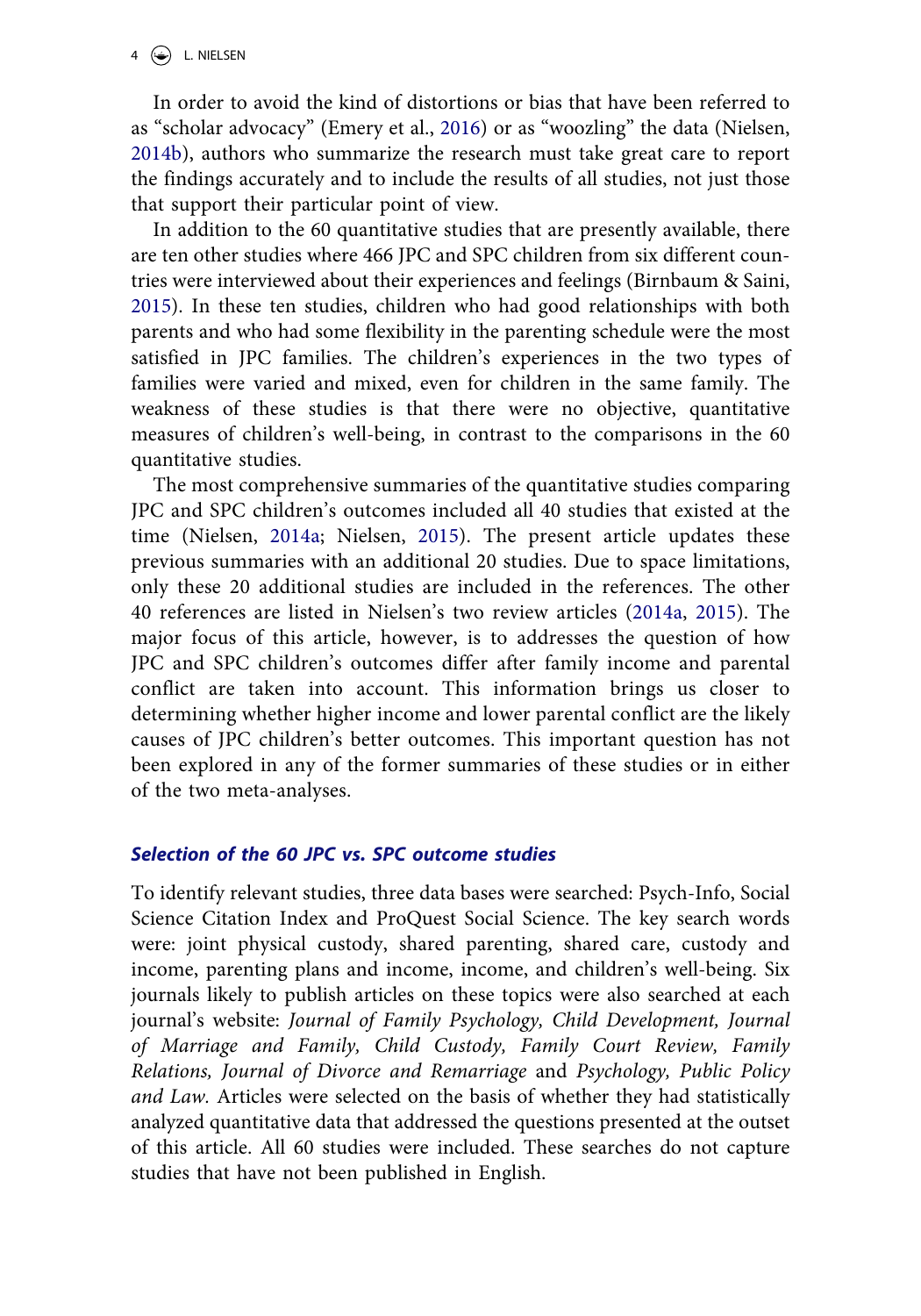In the 60 studies children ranged in age from infants to young adults. Studies were conducted in ten different countries, with one study having a sample from 26 countries (Bjaranson & Arnarrson, 2011). Sample sizes ranged from 21 to 51,802. Data came from a variety of sources: court records, mediation and counseling centers, public schools, convenience samples, college students, and parents who were recommended to researchers by lawyers and mediators. Seven studies were commissioned and published by the Australian government rather than being published in academic journals (designated by "a" in [Table 1\)](#page-6-0). Even though these studies did not have the benefit of blind peer review, they are included because they were based on large, nationally representative samples and were conducted by research institute teams. Eight studies specified that the sample included parents in litigation or parents whose JPC plan was the result of a custody hearing (designated by C+ in [Table 1](#page-6-0)). In 19 studies parental conflict was factored in before comparing the children's outcomes (designated with "C"). In 25 studies parents' incomes were factored in (designated with "\$"). Two studies (McIntosh et al., [2011](#page-18-0); Tornello et al., [2013](#page-19-0)) are designated with an "X" in the table because the researchers used measures that had no established validity or reliability, meaning that it is not clear what was actually being measured or how we can interpret the results.

In order to provide a simplified, brief overview of the 60 studies, data were grouped into five broad categories of child well-being which are similar to the categories used by Bauserman ([2002\)](#page-17-0) and Baude et al. [\(2016](#page-17-0)) in their metaanalyses (a) academic or cognitive outcomes which includes grade point averages and scores on tests of cognitive development; (b) emotional or psychological outcomes which includes feeling depressed, anxious or dissatisfied with their lives or having low self-esteem; (c) behavioral problems which include misbehaving at home or school, hyperactivity, and teenage drug, nicotine or alcohol use; (d) overall physical health or psychosomatic illnesses; and (e) the quality of parent–child relationships that includes how well they communicate and how close they feel to one another.

#### *Positive outcomes for JPC children*

As [Table 1](#page-6-0) illustrates, 60 studies compared children's outcomes in SPC and JPC families. In 34 studies, JPC children had better outcomes on all measures of well-being. In 14 studies they had better outcomes on some measures and equal outcomes on others. In 6 studies, there were no significant differences between the two groups on any measures. In 6 studies, JPC children had worse outcomes on one measure, but equal or better outcomes on all other measures.

JPC and SPC children had the most equal outcomes in regard to school achievement and cognitive skills. This suggests that custody arrangements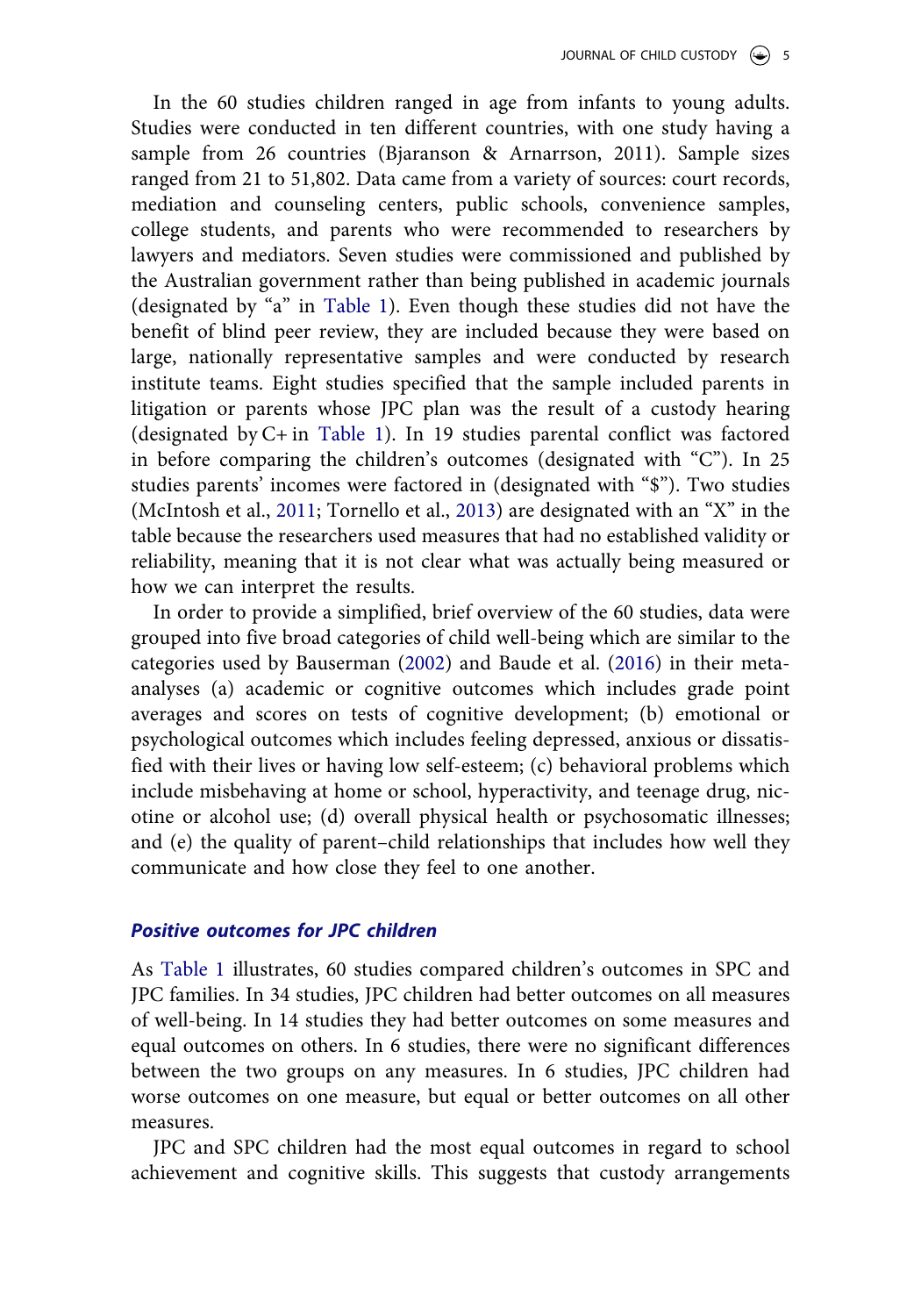<span id="page-6-0"></span>

| Table 1. Outcomes for Joint Physical Custody vs. Sole Physical Custody Children in 60 Studies Studies Children. |                  |                |                           |                                                                                               |             |               |                 |          |                 |
|-----------------------------------------------------------------------------------------------------------------|------------------|----------------|---------------------------|-----------------------------------------------------------------------------------------------|-------------|---------------|-----------------|----------|-----------------|
| JPC better                                                                                                      |                  | $\frac{4}{10}$ | Children Physical custody |                                                                                               |             | Depression,   |                 |          |                 |
| on all                                                                                                          |                  |                |                           |                                                                                               |             | anxiety       |                 | Health & |                 |
| measures                                                                                                        |                  |                |                           |                                                                                               | Academic &  | overall       | Peer Behavior   | psycho   | Parent-child or |
| than SPC                                                                                                        | Factors Included |                | Sole                      |                                                                                               | Cognitive   | satisfaction, | Substance use   | somatic  | other Family    |
| 34 studies                                                                                                      | in Study         | Joint JPC      | <b>SPC</b>                | Ages                                                                                          | development | self esteem   | Hyperactivity   | problems | relationships   |
| Buchanan                                                                                                        | $\xi = 2 =$      | 57             | 355 mom                   | $13 - 16$                                                                                     | better      | Better        | Better          | better   | Better          |
| Brotsky                                                                                                         | t                |                | 100 dad<br>$\subseteq$    | $1 - 10$                                                                                      |             | Better        | Better          |          |                 |
| <b>Breivik</b>                                                                                                  | $\zeta^*$        |                | 483                       | $12 - 16$                                                                                     | Better      |               |                 |          |                 |
| Barumazadeh                                                                                                     | *                |                | 328 mom                   | $11 - 12$                                                                                     |             | better        |                 |          |                 |
|                                                                                                                 |                  |                | 34 dad                    |                                                                                               |             |               |                 |          |                 |
| Bergstrom (2014)                                                                                                | ₹ν               | <b>PZI</b>     | 176                       | $4 - 18$<br>$3 - 5$<br>$11 - 15$                                                              |             | better        | better          |          |                 |
| Bergstrom (2017)                                                                                                |                  | 136            | 51                        |                                                                                               |             | better        |                 |          |                 |
| Bjarnason                                                                                                       |                  | 2,206          | 25,578                    |                                                                                               |             | Better life   |                 |          |                 |
|                                                                                                                 |                  |                |                           |                                                                                               |             | satisfaction  |                 |          |                 |
| Bjarnason                                                                                                       |                  | 2,206          | 25,578                    | $11 - 15$                                                                                     |             |               |                 |          | Better          |
| Carlsund (2013)                                                                                                 |                  |                | 2,019                     |                                                                                               |             | Better        | Better          | better   | Better          |
| Carlsund (2012)                                                                                                 |                  | 888<br>270     | 801                       |                                                                                               |             |               | better          |          | Better          |
| Cashmore (gov)                                                                                                  | ڂ<br>ا           | $\frac{8}{3}$  | 473                       | $\begin{array}{c} 11 - 15 \\ 11 - 15 \\ 0 - 17 \\ 0 - 17 \\ 0 - 18 \\ 10 - 18 \\ \end{array}$ | Better      | better        | better          |          |                 |
| Cashmore (gov)                                                                                                  | $5 = +2=$        |                | 411                       |                                                                                               |             | better        |                 |          |                 |
| Campana                                                                                                         |                  | 207            | 272                       |                                                                                               |             | better        | Better          |          |                 |
| Dissing                                                                                                         | ڻ مُ             | 3,222          | 3,032                     | $11 - 12$                                                                                     |             | better        |                 |          |                 |
| Fabricius (2012                                                                                                 |                  |                | 871                       |                                                                                               |             |               |                 |          | better          |
| Fabricius (2003)                                                                                                |                  | 80             | 739                       |                                                                                               |             |               |                 |          | Better          |
| Fabricius (2007)                                                                                                |                  | 75             | 136                       | Gelege<br>Gelege<br>Gelege<br>Gelege                                                          |             |               |                 | better   | Better          |
| Fabricius (2016)                                                                                                |                  | $\tilde{c}$    | $\tilde{a}$               |                                                                                               |             |               |                 | better   | Better          |
| Fransson (2016)                                                                                                 | $z = 2$          | 391            | 543 mom                   | $10 - 18$                                                                                     |             | Better        |                 |          |                 |
|                                                                                                                 |                  |                | 111 dad                   |                                                                                               |             |               |                 |          |                 |
| Frank                                                                                                           |                  | $\overline{6}$ | $\overline{8}$            | College                                                                                       |             |               |                 |          | better          |
| Hagquest                                                                                                        |                  | 17,754         | 30,400                    | $12 - 15$                                                                                     |             |               |                 | better   |                 |
| Irving                                                                                                          | $\zeta = 2$      | 108            | 294                       | $\overline{1}$                                                                                |             | better        |                 |          |                 |
| Jablonska                                                                                                       |                  | 443            | 2,920                     | $4 - 15$                                                                                      |             |               | better behavior | better   |                 |
|                                                                                                                 |                  |                |                           |                                                                                               |             |               | equal drinking  |          |                 |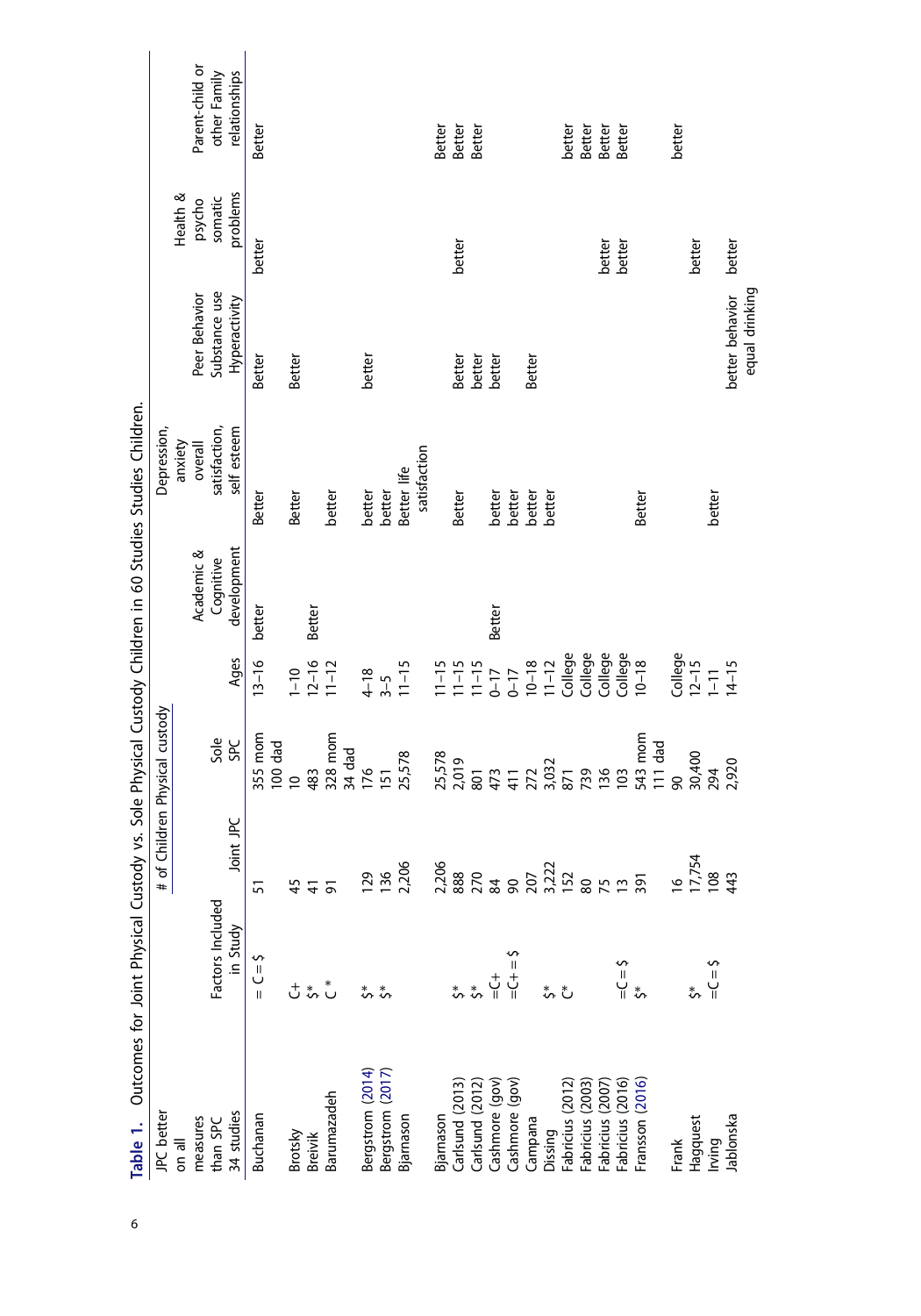| Better with<br>grand<br>parents<br>Better | Better                                                                             |                                       |                  |                    |         |         | Better | Better with | grand<br>parents |                              |                     | Better                                                      |                 | Better             |            |              |                  | Equal affection | Better | boundaries | Better                                              | Better    | Grand parents                      | better          | Better             | (Continued) |
|-------------------------------------------|------------------------------------------------------------------------------------|---------------------------------------|------------------|--------------------|---------|---------|--------|-------------|------------------|------------------------------|---------------------|-------------------------------------------------------------|-----------------|--------------------|------------|--------------|------------------|-----------------|--------|------------|-----------------------------------------------------|-----------|------------------------------------|-----------------|--------------------|-------------|
|                                           | better                                                                             |                                       |                  |                    |         |         |        |             |                  |                              |                     | better                                                      | better          |                    |            |              |                  |                 |        |            | better                                              |           |                                    |                 |                    |             |
|                                           | Better                                                                             |                                       | better<br>Better | Better             |         |         |        |             |                  |                              |                     |                                                             |                 |                    |            |              | Equal            |                 |        |            | Equal drinking<br>Better smoking<br>Better bullying |           |                                    |                 |                    |             |
|                                           | Better                                                                             | better                                | Better           |                    | better  | better  | Better |             |                  |                              |                     | Better                                                      | Better          | Better self esteem | Equal life | satisfaction | Equal to better  |                 |        |            | Equal psychological<br>Better stress                |           | Moms say equal Moms say equal Dads | say better      | Equal              |             |
|                                           |                                                                                    |                                       |                  |                    |         |         |        |             |                  |                              |                     | Equal<br>Equal                                              |                 |                    |            |              |                  |                 |        |            |                                                     | Equal     |                                    | dads say better |                    |             |
| $College$<br>$10-25$                      | $15-16$<br>$6-12$<br>$16-19$<br>$9-12$<br>$10-18$<br>$10-18$<br>$10-18$<br>$10-18$ |                                       |                  |                    |         |         |        |             |                  |                              |                     | $\begin{array}{c} 12 - 15 \\ 12 & 8 \\ 10 - 18 \end{array}$ |                 |                    |            |              | $8 - 12$<br>6-18 |                 |        |            | $10 - 18$                                           | $11 - 19$ |                                    |                 | $8 - 13$           |             |
| 707<br>$\overline{a}$                     | 1,584<br>0,723<br>1,723<br>1,767<br>2,767                                          |                                       |                  |                    |         |         |        |             |                  |                              |                     | 43,452<br>29,468<br>238                                     |                 |                    |            |              | 75               | 88              |        |            | 854                                                 | 46        | 3,513                              |                 | 50                 |             |
| 176                                       | 1,573                                                                              | <u>ក្ខុន្ត ។</u><br>ក្នុង ក្នុង ក្នុង |                  |                    |         |         |        | 1,076       |                  |                              |                     | 17,350<br>15,633                                            |                 | 138                |            |              | 37               | $\overline{1}$  |        |            | 497                                                 | 224       | 947                                |                 | 22                 |             |
| S<br>$\mathbf{I}$                         | \$*<br>گ* گ**<br>\$*                                                               |                                       |                  | $\frac{1}{3}$      |         |         |        | \$          |                  |                              |                     |                                                             | ₹,              |                    |            |              | $*$ 5 $-$        | $\frac{1}{\pi}$ |        |            |                                                     |           | $\overline{\mathbf{I}}$            |                 | s<br>$\mathbf{II}$ |             |
| Jappens<br>Janning                        | Laftman<br>Lee                                                                     | Nilsen                                |                  | Pearson<br>Shiller | Turunen | Turunen | Wadsby | Westphal    |                  | JPC equal or better outcomes | than SPC 14 studies | Bergstrom (2013)                                            | Bergstrom(2015) | Bastaits(2016)     |            |              | Drapeau          | Donnelly        |        |            | Fransson                                            | Havermans | Kaspiew (gov)                      |                 | Luepnitz           |             |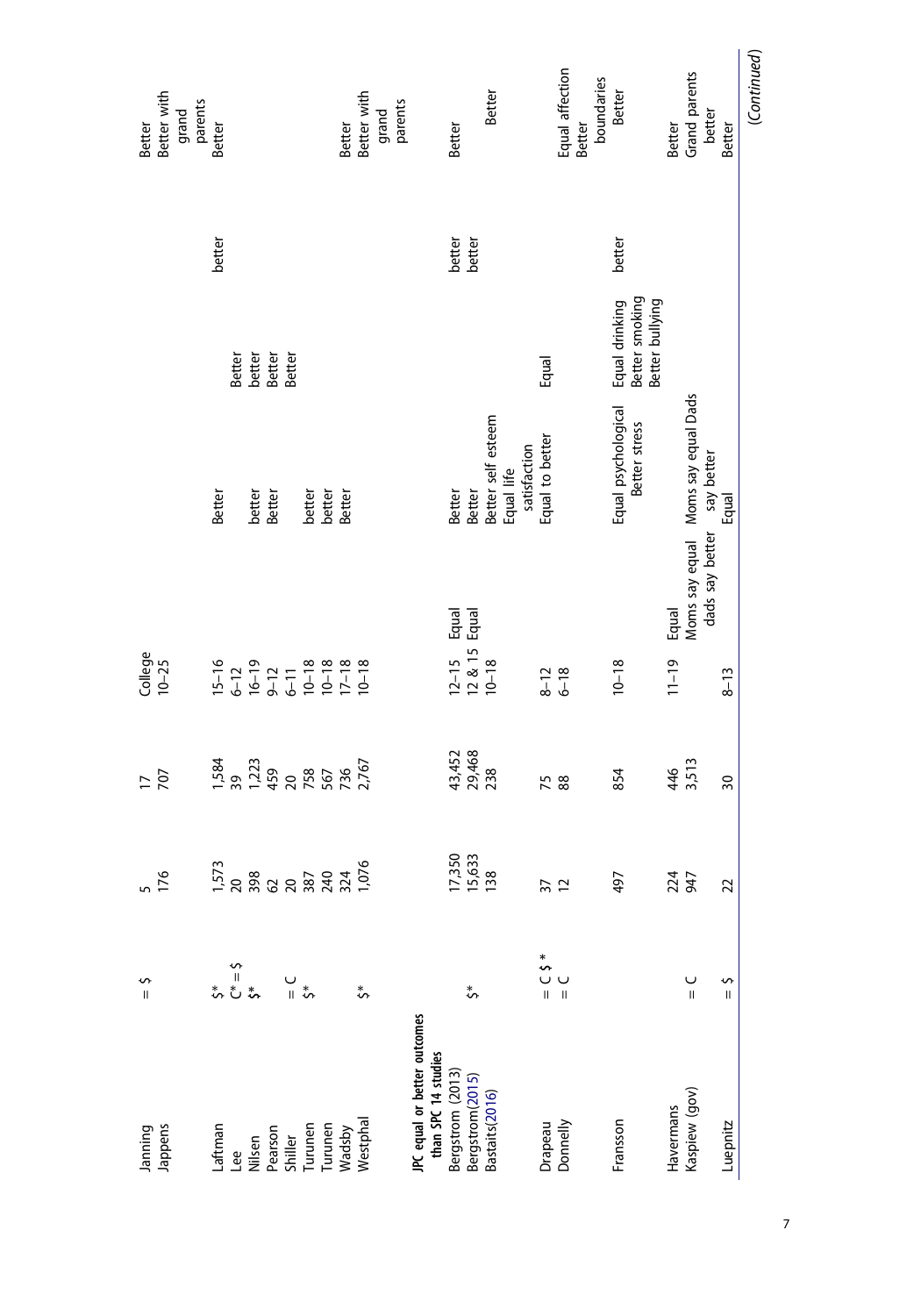| JPC better                                 |                        |                 | # of Children Physical custody |                                              |                 | Depression,                               |                |          |                                |
|--------------------------------------------|------------------------|-----------------|--------------------------------|----------------------------------------------|-----------------|-------------------------------------------|----------------|----------|--------------------------------|
| on all                                     |                        |                 |                                |                                              |                 | anxiety                                   |                | Health & |                                |
| measures                                   |                        |                 |                                |                                              | Academic &      | overall                                   | Peer Behavior  | psycho   | Parent-child or                |
| than SPC                                   | Factors Included       |                 | Sole                           |                                              | Cognitive       | satisfaction,                             | Substance use  | somatic  | other Family                   |
| 34 studies                                 | in Study               | Joint JPC       | <b>SPC</b>                     | Ages                                         | development     | self esteem                               | Hyperactivity  | problems | relationships                  |
| Melli                                      |                        | 597             | 595                            | $-16$                                        |                 |                                           |                | Better   | Better                         |
| Neoh                                       |                        | $\overline{27}$ | $\overline{a}$                 | $8 - 15$<br>1-17                             |                 | Equal<br>Equal                            | Better         |          |                                |
| Qu (2010) (gov)                            | $\mathbf{I}$           | 1,000           | 4,320                          |                                              | Moms say equal  |                                           |                | better   |                                |
|                                            |                        |                 |                                |                                              | Dads say better |                                           |                |          |                                |
| Qu (2014) (gov)                            | $\mathbf{I}$           | 720             | 2,354                          | $4 - 17$                                     |                 |                                           |                | equal    |                                |
| Spruijt                                    |                        | 135             | 400                            | $10 - 16$                                    | Equal           | Equal                                     | equal<br>Equal |          | Better dad &                   |
|                                            |                        |                 |                                |                                              |                 |                                           |                |          | stepmom                        |
| Equal outcomes 6 studies                   |                        |                 |                                |                                              |                 |                                           |                |          |                                |
| Bastaits (2014)                            |                        | 139             | 227                            |                                              |                 |                                           |                |          |                                |
| Cashmore                                   |                        |                 | $\frac{10}{35}$                | Teenage                                      |                 |                                           |                |          |                                |
| Faust                                      |                        |                 |                                |                                              |                 |                                           | equal          |          |                                |
| Johnston                                   | $\xi = +7$             |                 |                                |                                              |                 |                                           |                |          |                                |
| Kline                                      | $\frac{+}{\mathsf{L}}$ |                 | 89                             |                                              |                 |                                           | equal<br>Equal |          |                                |
| Pearson                                    |                        | 87880           | 83                             | $2 - 19$<br>$2 - 12$<br>$4 - 12$<br>$5 - 12$ |                 | Equal<br>equal<br>equal<br>Equal<br>Equal | equal          |          |                                |
| 1 measure 6 studies<br>JPC worseoutcome on |                        |                 |                                |                                              |                 |                                           |                |          |                                |
| Lodge(gov)                                 | ں<br>اا                | 105             | 398 mom                        | $12 - 18$                                    | Equal           |                                           | better - girls |          | Better -parents                |
|                                            |                        |                 | 120 dad                        |                                              |                 |                                           | worse - boys   |          | grand parents &<br>stepparents |
| Sandler                                    |                        | 67              | 74                             | $12 - 14$                                    |                 |                                           | Mixed          |          | Mixed                          |
| Sodermans                                  | $\stackrel{+}{\circ}$  | 104             | 330 mom                        | $14 - 21$                                    |                 | Mixed: depression                         |                |          |                                |
|                                            |                        |                 | 70dad                          |                                              |                 | satisfaction<br>Equal: life               |                |          |                                |
| Vanassche                                  | さ=                     | 395             | 1,045                          | $12 - 19$                                    |                 |                                           |                |          | Better with dad                |

Table 1. Continued. **Table 1.** Continued.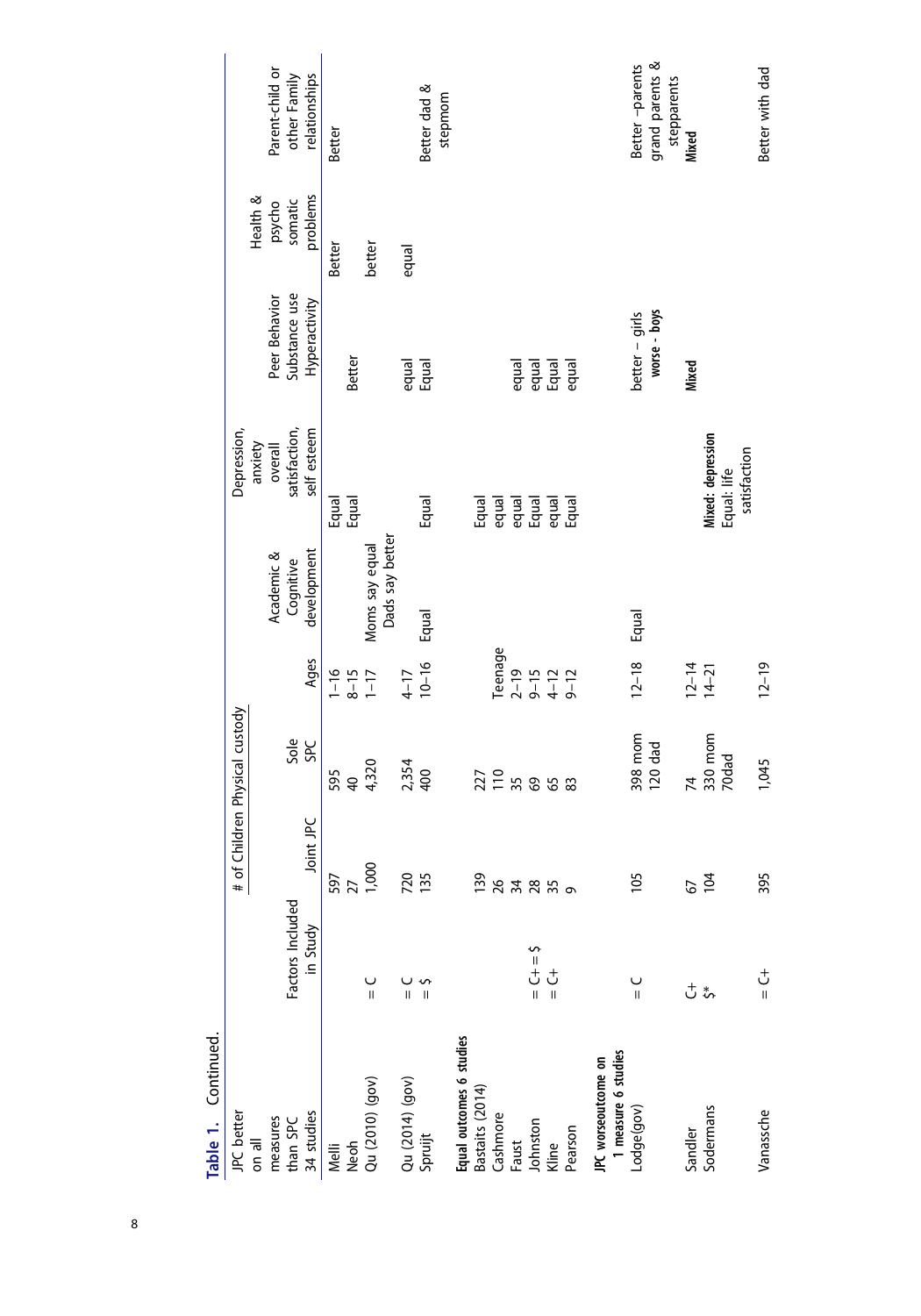|                                                      |         |                                                         |                                                                                     |                                                                                                        | boys better<br>Girls worse |               |                 | Equal with mom |
|------------------------------------------------------|---------|---------------------------------------------------------|-------------------------------------------------------------------------------------|--------------------------------------------------------------------------------------------------------|----------------------------|---------------|-----------------|----------------|
| McIntosh (gov) X                                     | *ہ<br>ٹ | $\overline{20}$                                         | ages 2-3 232 2-5                                                                    |                                                                                                        | Mixed for toddlers         |               | Equal to Better |                |
|                                                      |         | 60                                                      | ages 4-5 870                                                                        |                                                                                                        | Equal for                  |               | all ages        |                |
|                                                      |         |                                                         |                                                                                     |                                                                                                        | preschoolers               |               |                 |                |
| Tomello X                                            | د<br>ں  | $\overline{1}$                                          | 1,880                                                                               | $\zeta$ -5                                                                                             | Equal                      | Better social | equal           | Mixed infant   |
|                                                      |         |                                                         |                                                                                     |                                                                                                        |                            | development   |                 | attachment     |
| = C conflict was controlled because there were no    |         |                                                         | C* conflict was controlled by statistically JPC & SPC differences into the analysis | significant differences between JPC & SPC conflict                                                     |                            |               |                 |                |
| \$* income was controlled by statistically factoring |         |                                                         | it in to the analysis                                                               |                                                                                                        |                            |               |                 |                |
|                                                      |         |                                                         |                                                                                     | = \$ income was controlled because there were no significant differences between JPC & SPC parents     |                            |               |                 |                |
|                                                      |         |                                                         |                                                                                     | C+ researchers specified that very high conflict parents in litigation over custody were in this study |                            |               |                 |                |
|                                                      |         |                                                         | gov government published study (Australia), not peer reviewed academic journal      |                                                                                                        |                            |               |                 |                |
|                                                      |         |                                                         |                                                                                     | Mixed differences between JPC & SPC outcomes depended on factors like gender, personality, or age      |                            |               |                 |                |
|                                                      |         | X some measures used to gather data were not validated. |                                                                                     |                                                                                                        |                            |               |                 |                |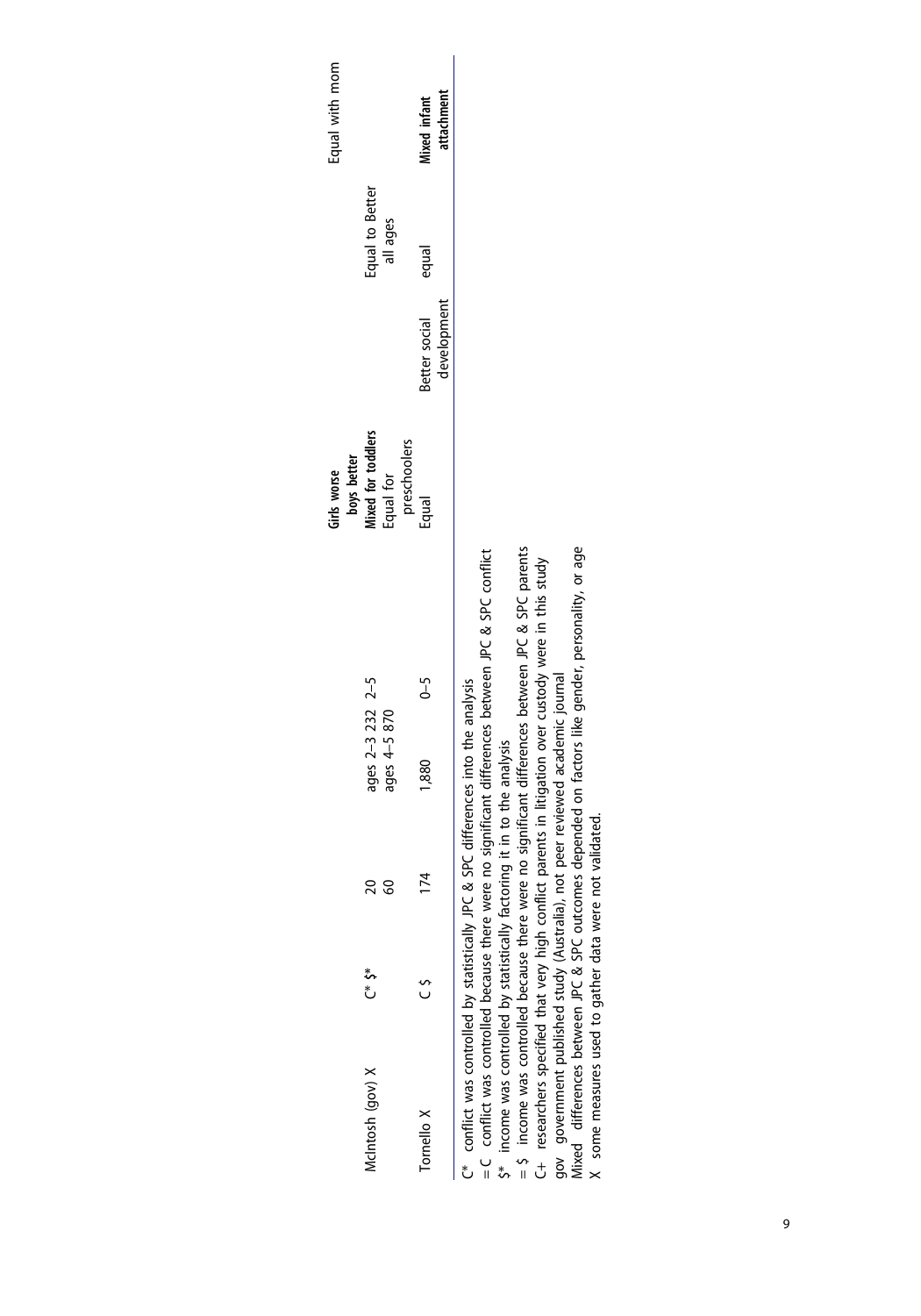10  $\left(\frac{1}{2}\right)$  L. NIELSEN

may have less impact on children's cognitive skills or school performance than on the many other areas of their lives that were assessed in the 60 studies. Notably, JPC was linked to children having better relationships with their parents, stepparents, and grandparents in 24 of the 25 studies that assessed family relationships. It should be noted that one measure in the Tornello et al. study ([2013\)](#page-19-0) is listed in the "family relationships" column, although the study did not assess the quality of children's relationships with their parents. The study assessed how impoverished, single parent, inner city, minority mothers felt their toddlers interacted with them, with the results being "mixed" based on the child's age.

In all 4 studies that compared JPC and SPC children's relationships with their grandparents, JPC children had the better relationships (Jappens & Bavel, [2016;](#page-18-0) Kaspiew et al., 2009; Lodge & Alexander, [2010;](#page-18-0) Westphal, Poortman, & Van der Lippe, [2015\)](#page-20-0) As [Table 1](#page-6-0) indicates, these studies included large numbers of children ranging in age from 2 to 25. These findings are noteworthy because children who have close relationships with their grandparents after their parents separate are better adjusted emotionally and behaviorally than children without these close relationships (for a review see Jappens, [2018,](#page-18-0) in press) . In these regards, then, JPC children again have an advantage over SPC children.

#### *Negative outcomes for JPC children*

Despite the more positive outcomes overall for JPC children, in 6 of the 60 studies JPC children had worse outcomes than SPC children on one, but not on all, measures of well-being. These 6 studies are listed at the end of [Table 1.](#page-6-0) Because people are especially concerned about any negative outcomes for children who live in JPC families, these six studies are described in detail below.

In an Australian study commissioned by the government, toddlers (ages 2–3) had worse outcomes in JPC on two of the six measures of well-being (McIntosh et al., [2011\)](#page-18-0). Because this one study has so often been misrepresented in the media and in academic circles (Nielsen, [2014b](#page-19-0); Warshak, [2014\)](#page-20-0), it merits more careful attention than the other 59 studies. The 19 JPC toddlers scored lower on a 3 question test of "persistence at tasks" and lower on 3 questions asking how often they tried to get their mother's attention and how often they looked at her. Neither of these two measures had any established validity or reliability, in contrast to the instruments used to measure children's outcomes in the other 59 studies. Nevertheless, on the basis of these two invalid measures, these researchers concluded that JPC toddlers were less securely attached to their mothers and less persistent at tasks than SPC toddlers. The 22 JPC toddlers also scored more poorly than 191 SPC toddlers on a validated "problem behavior" scale (refusing to eat,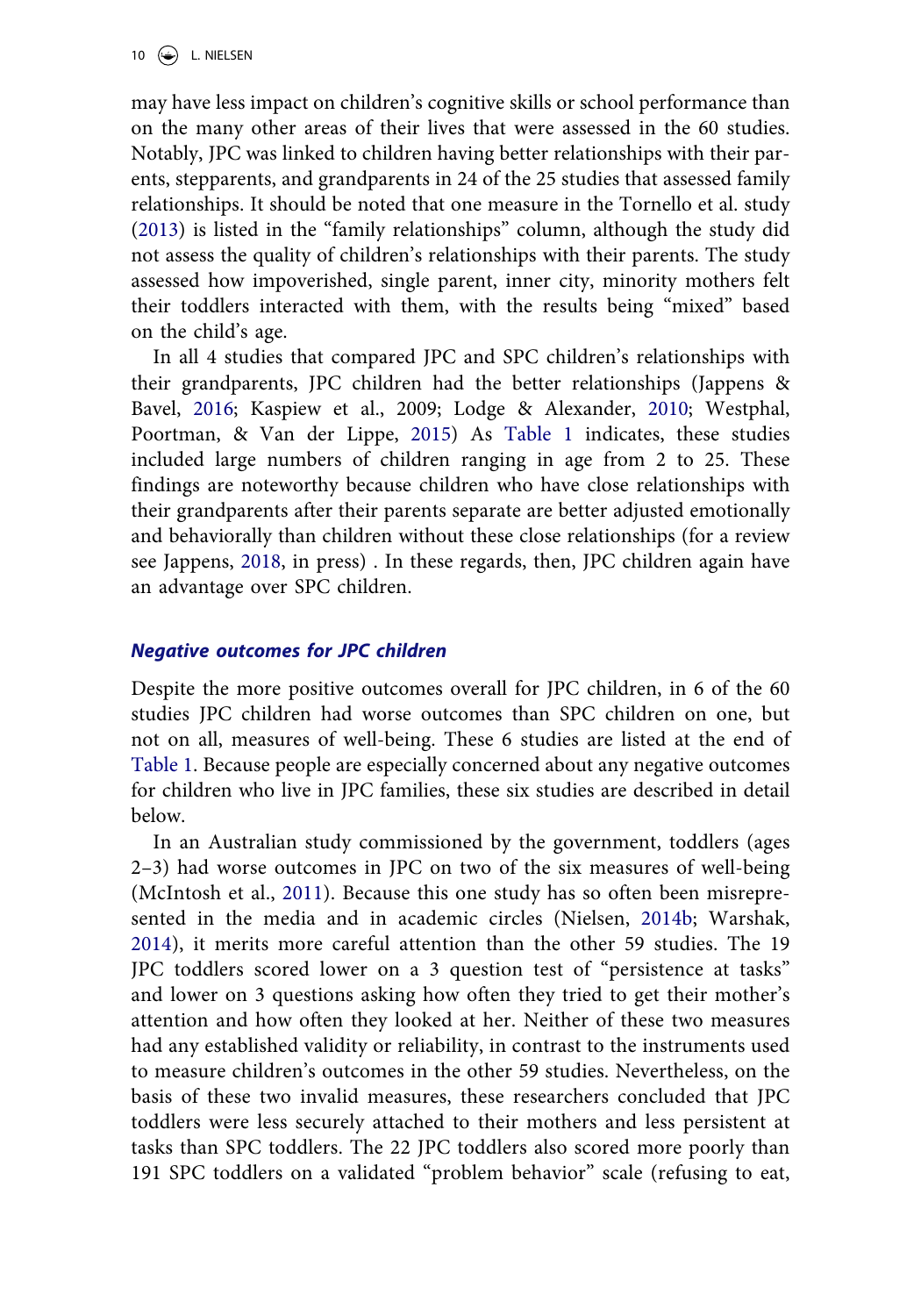clinging to the mother when she tried to leave, hitting the mother). Again, these researchers interpreted this finding as a negative outcome of JPC. In fact, however, JPC toddlers' scores were well within the normal range and were not significantly different from the scores of 50% of the toddlers with married and with separated parents in the general population. On the other four validated measures of well-being, JPC and SPC children were not significantly different.

In the second study, also Australian, there were 105 JPC adolescents (ages 12–18), 120 in JPC with their father and 398 in SPC with their mother chosen from a nationally representative data base (Lodge & Alexander, [2010](#page-18-0)). Eight (16%) of the 50 JPC boys reported that they "*sometimes* didn't get along with peers," compared to 32 (8%) of JPC boys living with their mothers (italics added). In contrast, JPC girls were four times less likely than SPC girls to "*sometimes* not get along" with peers.

In the third study highly "conscientious" adolescents with a great need to plan ahead and to be very organized were more anxious and depressed in JPC than in SPC families. However, the least conscientious adolescents who were less anxious and less depressed in JPC (Sodermans & Matthijs, [2014\)](#page-19-0). For 400 adolescents in SPC (70 were living with their fathers) and 104 in JPC, the high and the low conscientiousness adolescents were equally "satisfied with their lives" in JPC as in SPC. Since the researchers did not report how many of the 104 JPC children were in the "highly conscientious" group, we cannot know how widespread a problem this was. It appears, however, that there were very few "highly conscientious" adolescents, since the researchers concluded that: "We observe very few changes in the effect sizes of the control variable by entering the personality variables" (Sodermans & Matthijs, [2014,](#page-19-0) p. 350).

The fourth study compared adolescents from 545 mother custody, 92 father custody and 385 JPC families (Vanassche, Sodermans, Matthijs, & Swicegood, [2013\)](#page-19-0). JPC teenagers were more depressed and more dissatisfied with their lives than SPC teenagers when they had bad relationships with their fathers. In those families where conflict still remained high eight years after divorce, girls were more depressed in JPC than in SPC. On the other hand, in these families with years of unending conflict, boys were less depressed in JPC than in SPC. Overall the quality of the relationship with both parents mattered more than the custody arrangement or parental conflict.

In the fifth study with an Arizona sample of 74 SPC and 68 JPC adolescents in high conflict families, children's outcomes again depended on the quality of their relationships with their fathers. All of the JPC and SPC parents had been designated high conflict by a judge and were in litigation over custody issues. The adolescents who had bad relationships with their fathers had more behavioral problems in JPC than in SPC (Sandler, Wheeler, & Braver, [2013\)](#page-19-0). On other hand, JPC children did not have worse outcomes than SPC children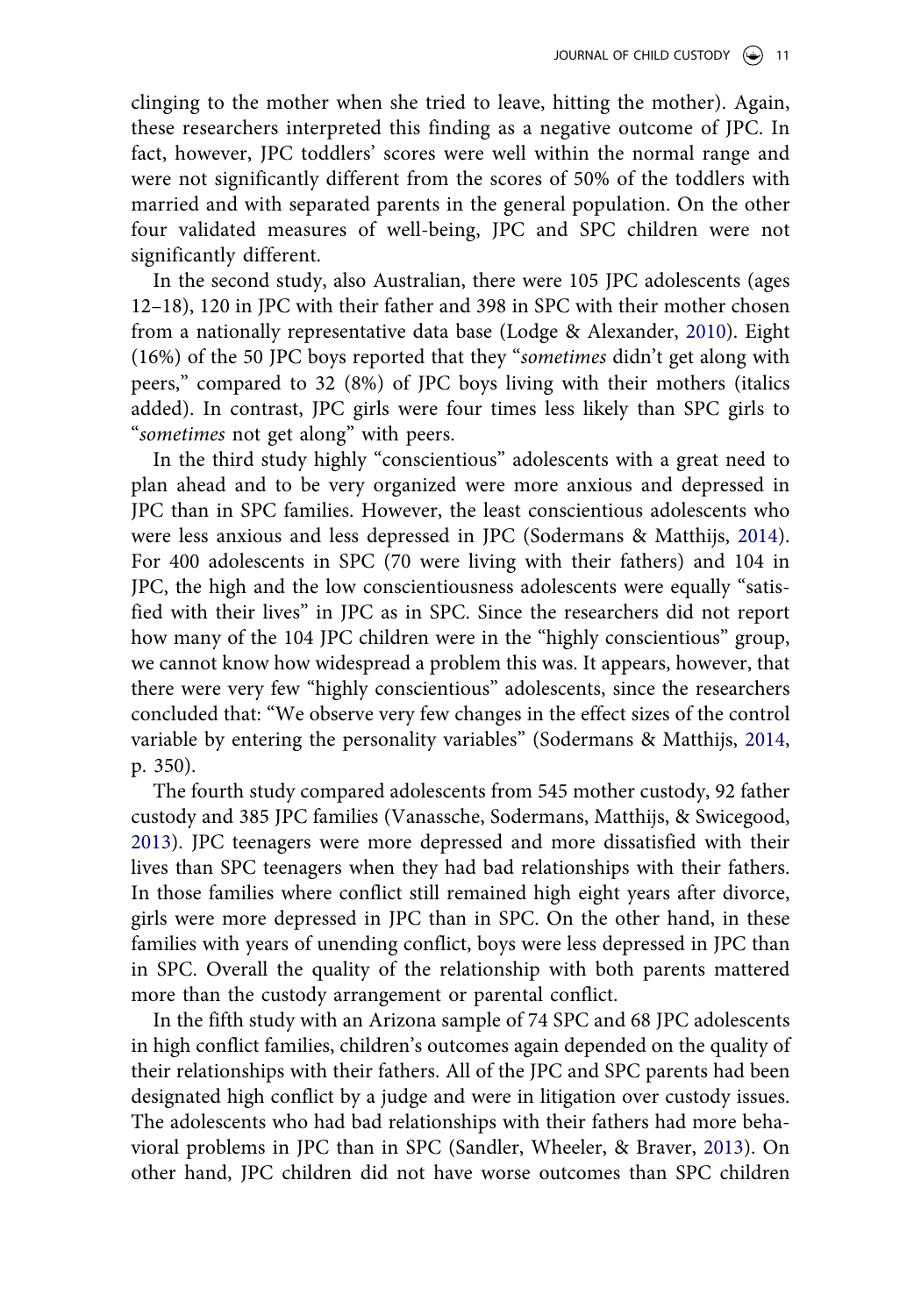when they had good relationships with their fathers. This again suggests that it is not the level of parental conflict that matters most, but the quality of children's relationships with their parents.

The sixth study stands apart from the other 59 studies in two ways that make it difficult to generalize or to interpret the results. First, all of the children (ages 0 to 5) were living in impoverished, inner city, minority families where only 20% of the parents had been married or had lived together and where mothers' and fathers' rates of incarceration, substance abuse, addiction, violence and mental health problems were extremely high (Tornello et al., [2013\)](#page-19-0). Second, one third of the children lived primarily with their fathers, which means the mothers' reports on a test of "secure attachment" were not actually assessing the link between JPC and SPC and this measure. Only 1 of 14 correlations between frequency of overnighting and child adjustment measures were significant. The one negative finding was that the 22 babies who spent anywhere from 52 to 256 nights away from their mother each year had more insecure attachment scores than the 124 babies who spent fewer than 52 nights a year away from her. For the three year olds, the 22 JPC children had more insecure scores than the 137 SPC toddlers. On the other 13 measures of well-being, there were no significant differences linked to how often the children overnighted with their father. On one measure, the five-year-old JPC children had better outcomes in terms of having better social behavior than the SPC children.

Overall, these six studies caution against JPC for adolescents who have bad relationships with their fathers, for girls whose parents have high, ongoing conflict many years after separating, and for adolescents who are highly conscientious.

#### **JPC versus SPC parents: Conflict and coparenting**

Although the 60 studies show that JPC is generally more beneficial for children than SPC, the central question for the present article is: Are these benefits largely due to JPC parents having significantly higher incomes or having significantly less conflict than SPC parents? If this is true, then this would likely account for the better outcomes of JPC children.

Do JPC parents have substantially less conflict and more cooperative coparenting relationships than SPC parents? In 14 of the 19 studies that addressed this question, JPC couples did not have significantly less conflict or more cooperative, communicative coparenting relationships than SPC couples (see Nielsen, [2017](#page-19-0), for citations to the 19 studies).Compared to SPC couples, in 3 studies JPC couples had less conflict; in one study they had more, and in one study the conflict differences depended on the age of the children. In short, cooperation and low conflict are not likely to account for JPC's children's better outcomes.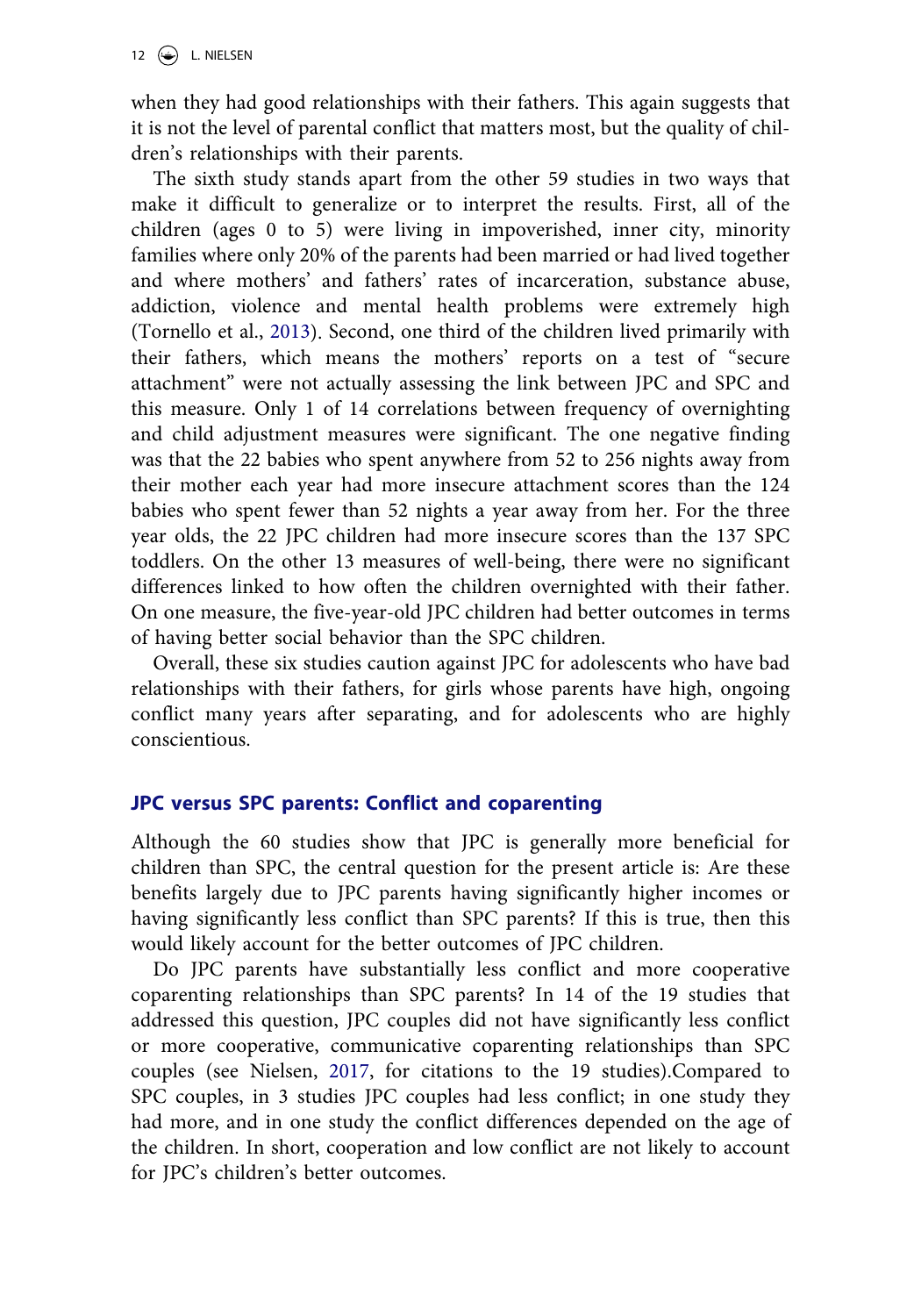Another aspect of conflict is how much disagreement the parents had over their parenting plan at the outset. Are JPC parents a unique group who, unlike SPC parents, agree to their plan "voluntarily" and without being "forced" to agree to share? According to the 7 studies that have specifically addressed this question, the answer is "no" (Nielsen, [2017](#page-19-0)). The percentage of couples who were initially opposed to JPC at the outset ranged from 30% to 80% of the parents. In each of these studies, however, JPC children had better outcomes than SPC children despite the fact that many of their parents had not agreed to the plan at the time they were separating.

Not only do JPC parents generally not have significantly less conflict or more cooperative coparenting relationships than SPC parents, JPC children have better outcomes than SPC children even after family conflict is taken into account. As designated in the "conflict" column on [Table 1,](#page-6-0) 19 of the 60 studies considered parental conflict before comparing children's outcomes. In some studies, parental conflict was not significantly different between SPC and SPC parents, and in other studies, the researchers added conflict into the statistical analyses before comparing the children's outcomes. In the 19 studies that considered parental conflict, JPC children had better outcomes on all measures in 9 studies, equal to better outcomes in 5 studies, equal outcomes in 2 studies, and worse outcomes on one measure but equal or better outcomes on other measures in 3 studies.

In sum, there is not compelling evidence that low conflict or cooperative coparenting account for JPC children having better outcomes than SPC children. The two groups of parents are more similar than they are different in regard to conflict and coparenting. More importantly, JPC children generally had better outcomes even after parental conflict was taken into account.

#### **JPC and SPC outcomes independent of family income**

The second question is whether JPC children have better outcomes because their parents are wealthier than SPC parents. There are studies—especially older studies—showing that JPC parents are wealthier and better educated than SPC parents. However, studies that merely compare JPC and SPC parents' incomes, without comparing the children's outcomes, cannot address the question: Does income account for the better outcomes for JPC children?

Twenty-five of the 60 studies that compared children's outcomes controlled for family income, as indicated with "\$" on [Table 1](#page-6-0). Income was taken into consideration either because JPC and SPC incomes were not significantly different to begin with or because the researchers added income into the statistical analysis before comparing the children's outcomes. In the 25 studies that considered family income, JPC children had better outcomes on all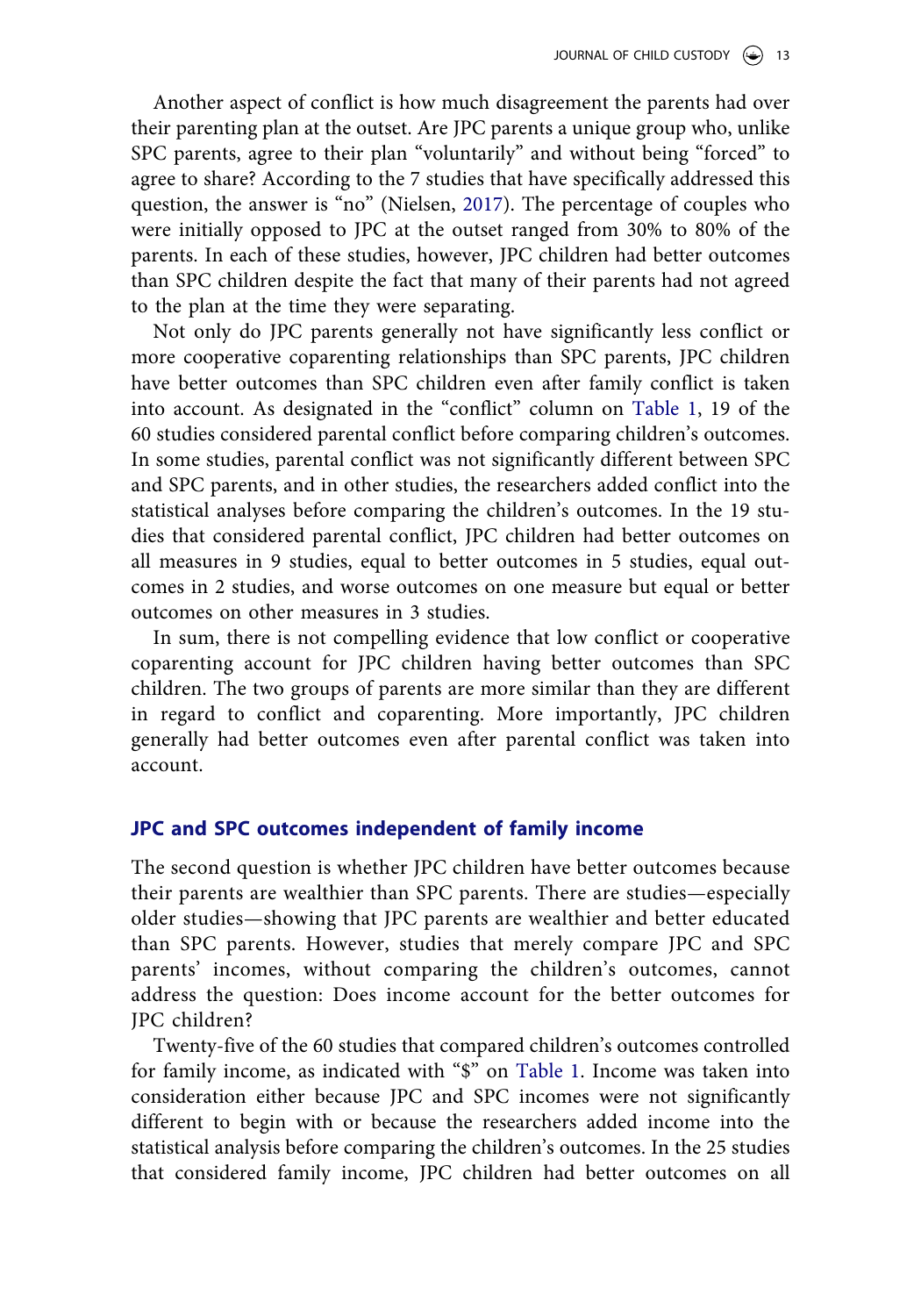measures in 18 studies, equal to better outcomes in 4 studies, equal outcomes in 1 study, and worse outcomes on one measure but equal or better outcomes on other measures in 2 studies.

Why were JPC children's outcomes better than SPC children's outcomes, even after family income was factored in? A thorough examination of this question is beyond the scope of this article and is available elsewhere (Nielsen, [2018,](#page-19-0) in press). Two studies are offered here merely to illustrate that higher family income may, in fact, be disadvantageous to children and that other factors, such as the quality of the parent—child relationship, may matter more than income.

In a Swedish study with 391 JPC families and 654 SPC families, the 10 to 18 year-olds with the wealthier and most well-educated parents were more stressed and more anxious than children with less wealth, less educated parents (Fransson, Turunen, Hjern, Östberg, & Bergström, [2016\)](#page-18-0). Moreover, having a parent with a graduate degree was more closely linked to children's stress and anxiety than was the physical custody plan. The researchers speculated that highly educated, higher income parents might put more academic and social demands on their children, which, in turn, increases children's stress and anxiety.

Similarly, in a French study with 91 children living in JPC, 34 living with their fathers and 328 with their mothers and 1,449 living in intact families, wealthier children were no less likely than less wealthy children to be caught in the middle of their parents' arguments (Barumandzadah, Lebrun, Barumandzadah, & Poussin, [2016](#page-17-0)). SPC children were also just as likely as JPC children to be caught in the middle of their parents' arguments. Money did not buy happiness in the sense that wealthier children were not more protected from their parents' conflicts.

As [Table 1](#page-6-0) shows, only a few of the studies controlled for both conflict and income. These are the studies where income and conflict were either equal to begin with (designated with "=" on the Table) or where the difference in income and conflict was factored into the statistical analysis (designated with "∗" on the Table). A close analysis of these studies is presented elsewhere, with special attention to those studies that also considered the quality of the children's relationship with both parents (Nielsen, [2018](#page-19-0), in press). One of these studies by Buchannan et al. is detailed here to illustrate that neither conflict nor income can be held accountable in any simplistic way for the better outcomes of JPC children.

In Buchanan et al.'s study [\(1996](#page-17-0)) conflict, income and quality of the parent–child relationship all came into play in explaining JPC children's better outcomes. In 80% of JPC families, one parent was initially opposed to the plan. Despite their parents' initial conflict over the JPC plan, JPC children still had better outcomes than SPC children on measures of emotional and behavioral problems four years after the divorce, even in the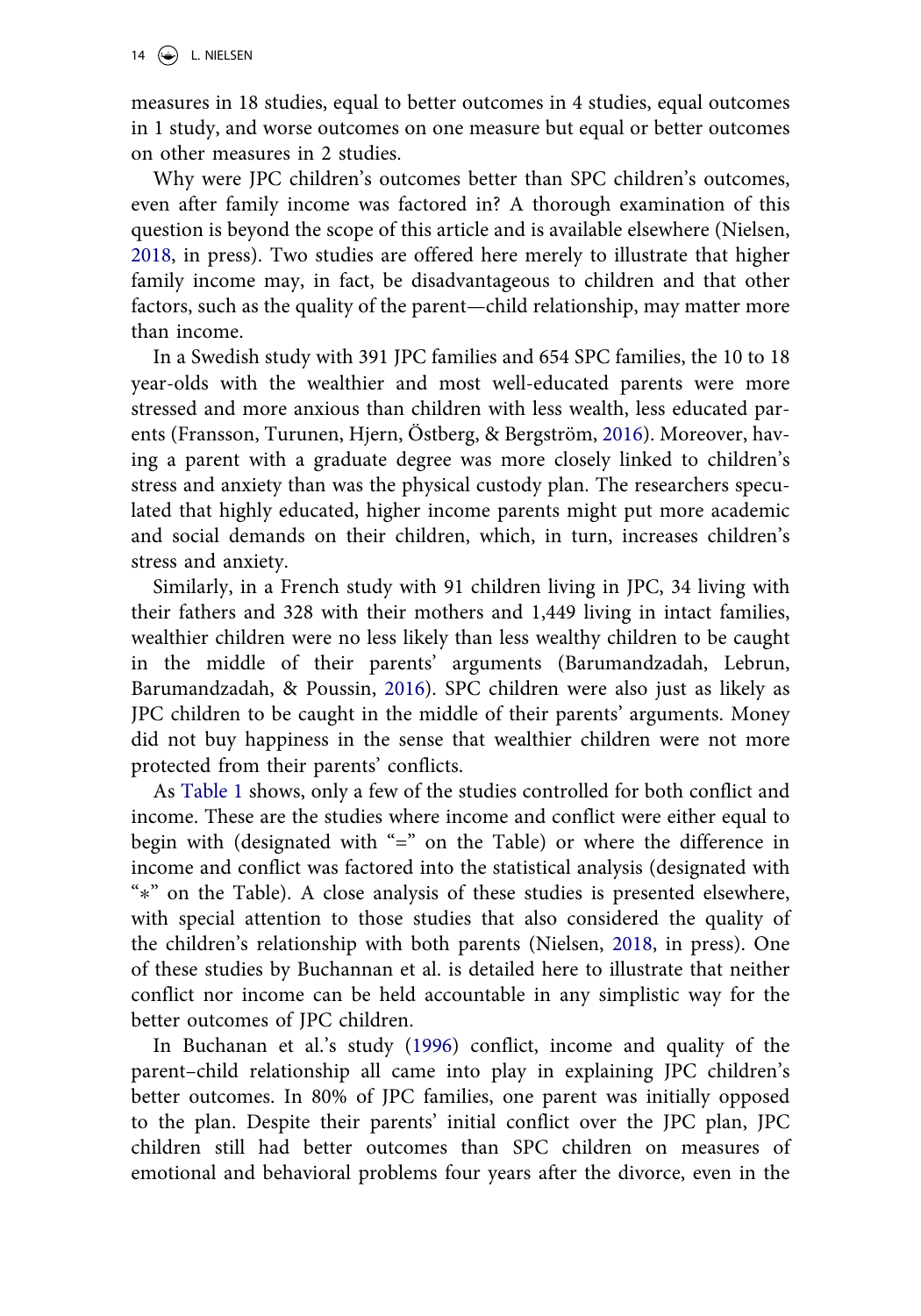highest conflict families. The one exception was that the small group of children who did not feel close to either of their parents and whose parents were still in high conflict four years after separating. These children were more likely to be caught in the middle of their high conflict parents' arguments in JPC than in SPC families. As for income, there were no significant differences in the incomes of the JPC and SPC families. However, in SPC families, the children with higher income parents had more behavioral problems and used drugs or alcohol more often than SPC children with lower income parents. This was not the case in JPC families.

In sum, neither family income nor parental conflict can account for JPC children having better outcomes than SPC children. This might largely be explained by the fact that the quality of children's relationships with each parent often effects how well children fare in JPC or in SPC (for a review of these studies, see Mahrer, O'Hara, Sandler, & Wolchik, [2018,](#page-18-0) in press). Further analyses of the JPC and SPC studies show that children's outcomes are effected not only by the quality of their relationships with their parents, but by the child's gender (Nielsen, [2018,](#page-19-0) in press). In other words, the reason why JPC children have better outcomes independent of family income and parental conflict may be because they have better relationships with each parent, which, in turn, may override the importance of family income and the amount of conflict or cooperation between the parents.

#### *Limitations of the studies*

Several limitations should be kept in mind in regard to the studies comparing children's outcomes in JPC and SPC families. First and foremost, the studies are correlational, which means none can prove that family income, or parental conflict, or the custody arrangement caused better or worse outcomes for children. Fortunately, a number of studies analyzed several different factors simultaneously, showing which factors were the most closely linked to the outcomes. Other studies included factors such as income, conflict, age of the children or parents' educational levels to eliminate the possibility that those factors were influencing the outcomes. These more sophisticated statistical techniques in some of the more recent studies bring us closer to understanding which factors might be the cause of children's better or worse outcomes. When the present article discusses the "impact" or "effects" of JPC or family income or parental conflict, this refers to the statistical significance of findings and does not imply causality.

Second, the studies are not all of equal quality. Some are superior to others in regard to sample size, representativeness of the sample, validity and reliability of the measures, and sophistication of the statistical analyses. Moreover, roughly half of the studies did not take account of parental conflict or family income before comparing the children's outcomes. This leaves open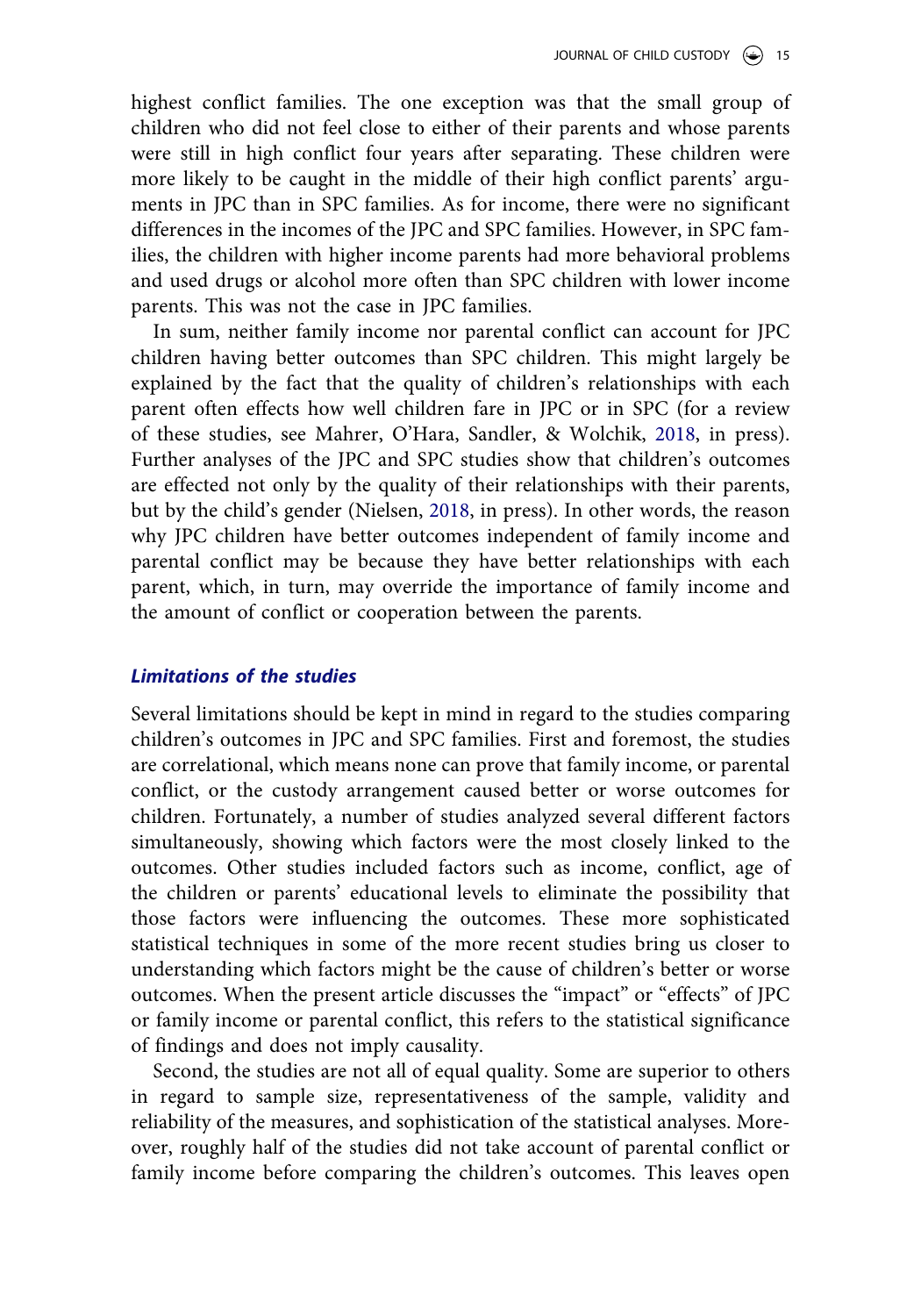the possibility that in those particular studies, low conflict or high income were more closely linked to children's well-being than was the JPC plan.

Although Smyth et al. ([2016\)](#page-19-0) have criticized JPC studies for using different measures and having different types of samples, this is in fact a strength in social science studies, not a weakness. When studies use different samples, different measures and different approaches to explore the same question, and when they arrive at the same general conclusions, this is a desirable situation referred to as "convergent validity" (Shadish, Cook, & Campbell, [2001\)](#page-19-0). Convergent validity adds to the confidence and the trustworthiness of the findings.

Third, even though differences between JPC and SPC children's outcomes are statistically significant, the effect sizes are generally small to moderate. It should be remembered, however, that small effect sizes are also common in studies of the links between children's well-being and factors such as parental conflict, poverty, and domestic violence. Effect sizes in social science and in medical studies are often relatively small, yet they have important implications for large numbers of people (Ferguson, [2009\)](#page-18-0). In fact many public health policies and treatment protocols are based on research findings with correlations in the range of only .15 to .30 which are considered weak to moderate (G. Meyer, [2001](#page-19-0)). More specific to the issue of the small effect sizes in the JPC and SPC studies, Amato and Rezac [\(1994](#page-17-0)) point out that even the small effect sizes in their famous meta-analysis of the frequency of nonresidential fathers' contacts with their children meant significantly better outcomes for very large numbers of children.

Fourth, almost all of the data regarding children's well-being and about the level of conflict between the parents comes only from the mothers. Without the fathers' input, especially in the JPC families where children are living with each parent at least 35% of the time, we cannot know how accurate the mothers' reports are. Likewise, relying only on the mothers' reports of conflict between the parents may be yielding an inaccurate or skewed view.

## **Conclusion**

As the studies summarized in this article demonstrate, JPC is linked to better outcomes than SPC for children, independent of family income or the level of conflict between parents. This is not to say that children do not benefit in any way from living in higher income families or from having parents with low conflict, cooperative coparenting relationships. What these studies do mean is that the better outcomes for JPC children should not be attributed to higher family incomes or to low conflict between their parents. Moreover, all 30 studies that assessed children's relationships with their parents and other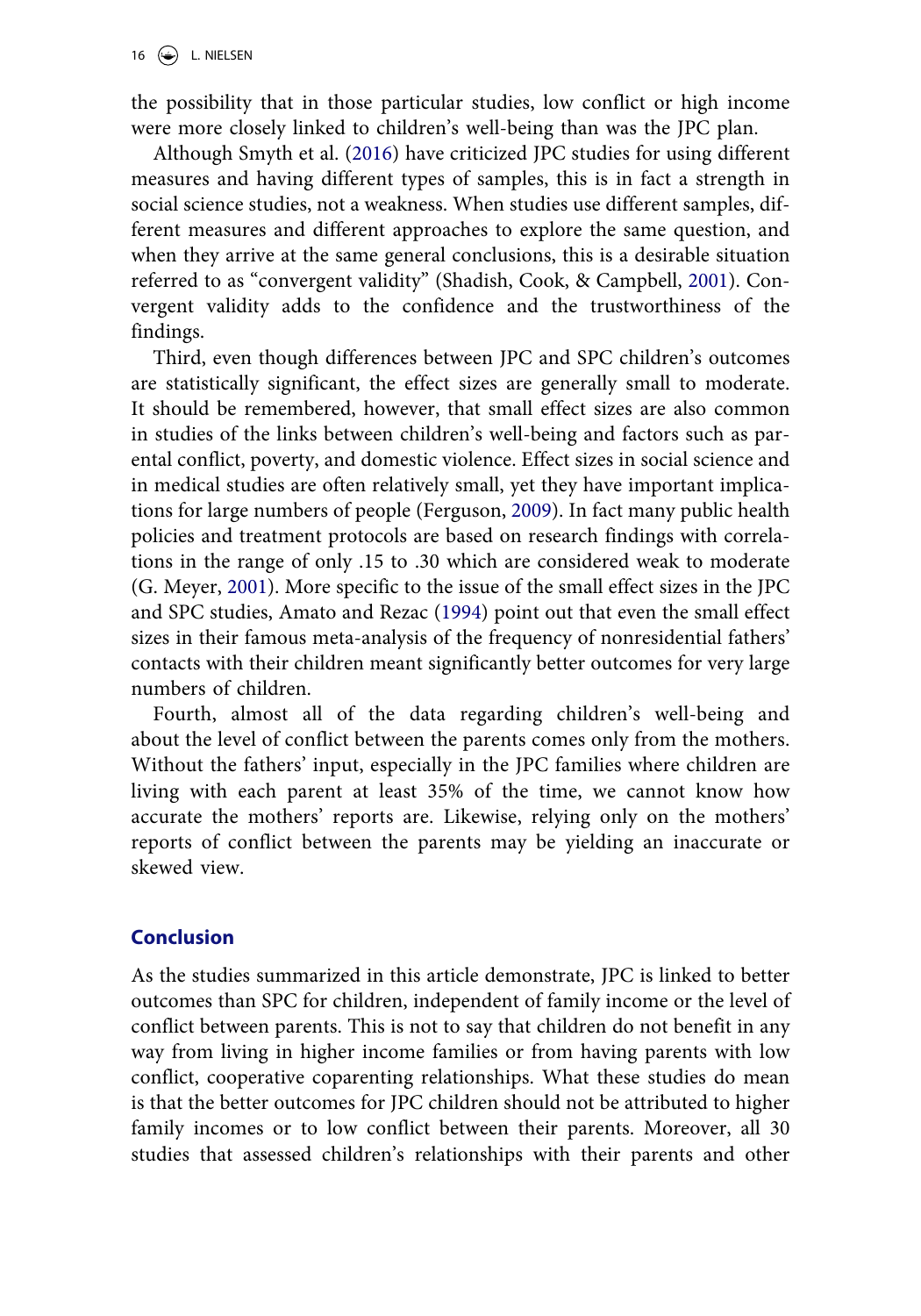<span id="page-17-0"></span>relatives found better outcomes for the JPC children. Given this, it is highly likely that family income and parental conflict are less closely linked to children's well-being than the quality of their relationships with their parents, stepparents, and grandparents. As researchers continue to explore the factors that might explain children's better outcomes in JPC families, it is clear that shared parenting families are on the rise and that children are benefitting from this new family form.

#### **References**

- The references marked with an asterisk are the 20 new studies cited in Table 1 that were published since Nielsen's last review of 40 studies in 2014.
- Amato, P., & Rezac, S. (1994). Contact with nonresident parents, interparental conflict and children's behavior. *Journal of Family Issues*, *15*, 191–207.
- Bala, N., Birnbaum, R., Poitras, K., Saini, M., Cyr, F., & LeClair, S. (2017). Shared parenting in Canada: Increasing use but continued controversy. *Family Court Review*, *55*, 513–530.
- \*Barumandzadah, R., Lebrun, E., Barumandzadah, T., & Poussin, G. (2016). The impact of parental conflict and the mitigating effect of joint custody after divorce or separation. *Journal of Divorce and Remarriage*, *57*, 212–23.
- \*Bastaits, K., & Mortelmans, D. (2016). Parenting as mediator between post-divorce family structure and children's well-being. *Journal of Child and Family Studies*, *25*, 2178–2188.
- \*Baude, A., Pearson, J., & Drapeau, S. (2016). Children's adjustment in joint physical custody versus sole custody: A meta-analytic review. *Journal of Divorce and Remarriage*, *57*, 338–360.
- Bauserman, R. (2002). Child adjustment in joint custody versus sole custody. *Journal of Family Psychology*, *16*, 91–102.
- \*Bergstrom, M. (2015). Fifty moves a year: Is there an association between joint physical custody and psychosomatic problems in children? *Journal of Epidemiology and Community Health*, *69*, 769–774.
- \*Bergstrom, M., Fransson, E., Fabian, H., Hjern, A., Sarkadi, A., & Salari, R. (2017). Preschool children living in joint physical custody arrangements who less psychological symptoms. *Acta Paediatrica*, July, 1–7.
- \*Bergstrom, M., Fransson, E., Hjern, A., Kohler, L., & Wallby, T. (2014). Mental health in Swedish children living in joint physical custody and their parents' life satisfaction. *Scandinavian Journal of Psychology*, *55*, 433–439.
- Birnbaum, R., & Saini, M. (2015). A qualitative synthesis of children's experiences of shared care post divorce. *International Journal of Children's Rights*, *23*, 109–132.
- Bjarnason, T., & Arnasson, A. (2011). Joint physical custody and communication with parents: A cross national study of children in 36 western countries. *Journal of Comparative Family Studies*, *42*, 871–890.
- Buchanan, C., Maccoby, E., & Dornbusch, S. (1996). *Adolescents after divorce*. Cambridge, MA: Harvard University.
- \*Drapeau, S., Baude, A., Quellet, J., Godbout, E., & Ivers, H. (2017). Relations between postdivorce custody arrangements, family contexts and children's adjustment. *Journal of Child Custody*, *14*, 1–23 (on line).
- Emery, R., Holtzworth, A., Johnston, J., Pedro-Carroll, J., Pruett, M., Saini, M. (2016). Scholar-advocacy in family law. *Family Court Review*, *54*, 134–149.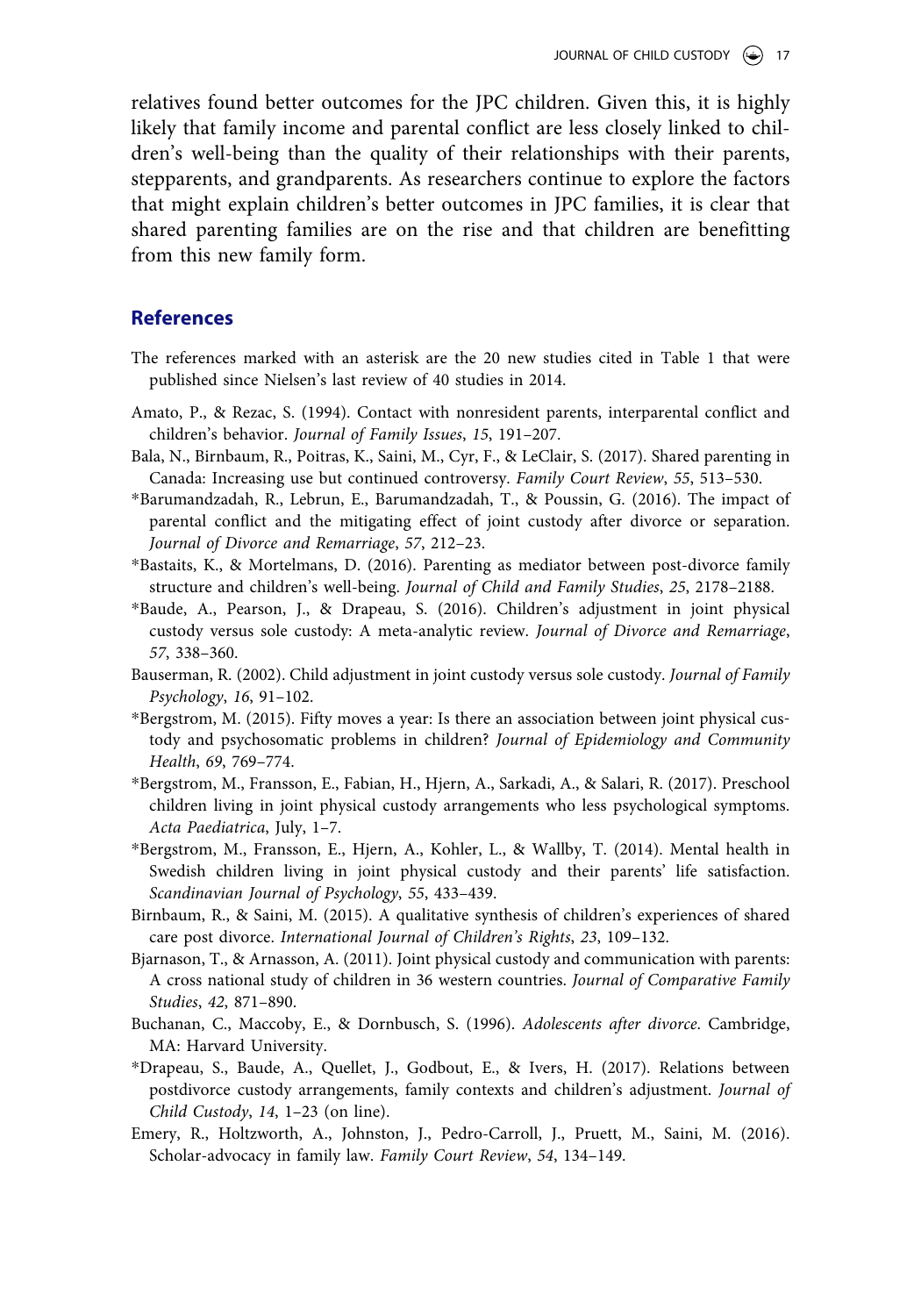- <span id="page-18-0"></span>\*Fabricius, W., & Suh, G. (2017). Should infants and toddlers have frequent overnight parenting time with fathers? The policy debate and new data. *Psychology, Public Policy and Law*, *23*, 68–84.
- \*Faust, J., Ko, C., & Alexander, A. (2017). Parent child gender matching and child psychological adjustment after divorce. *Journal of Child Custody*, *14*, 1–10.
- Fehlberg, B., Smyth, B., Maclean, M., & Roberts, C. (2011). Legislating for shared time parenting: A research review. *International Journal of Law, Policy and the Family*, September, 318–337.
- Ferguson, C. (2009). An effect size primer: A guide for clinicians and researchers. Professional Psychology, *Research and Practice*, *40*, 532–538.
- Flaguer, L. (2017). Gender equality, child well-being and shared residence in Spain. International Conference on Shared Parenting. Boston. May 29.
- \*Fransson, E., Låftman, S. B., Östberg, V., Hjern, A., & Bergström, M. (2017). The living conditions of children with shared residence-the Swedish example. *Child Indicators Research*, 10–15 on line.
- \*Fransson, E., Turunen, J., Hjern, A., Östberg, V., & Bergström, M. (2016). Psychological complaints among children in joint physical custody and other family types: Considering parental factors. *Scandinavian Journal of Public Health*, *44*, 177–183.
- George, T. (2008). *Residential time summary reports*. Washington State Olympia, WA: Washington State Center for Court Research.
- \*Hagquist, C. (2016). Family residency and psychosomatic problems among adolescents in Sweden: The impact of child-parent relations. *Scandinavian Journal of Public Health*, *44*, 36–46.
- \*Havermans, N., Sodermans, K., Matthijs, K. (2017). Residential arrangements and children's school engagement. *Youth and Society*, *49*, 1104–1122.
- Jaffe, P. (2014). A presumption against shared parenting for family court litigants. *Family Court Review*, *52*, 187–197.
- Jappens, M. (2018, in press). Children's relationships with grandparents in shared versus sole physical custody families. *Journal of Divorce & Remarriage*, Spring.
- \*Jappens, M., & Bavel, J. (2016). Parental divorce, residence arrangements and contact between grandchildren and grandparents. *Journal of Marriage and Family*, *78*, 451–467.
- Jones, A. (2015). Big shift pushed in custody disputes. *Wall Street Journal*, April 16.
- Kalmijn, M. (2016). Father child contact, interparental conflict, and depressive symptoms among children of divorced parents. *European Sociological Review*, *32*, 68–80.
- Kitterod, R., & Wiik, K. (2017). Shared residence among parents living apart in Norway. *Family Court Review*, *55*, 556–571.
- \*Laftman, S., Bergstrom, M., Modin, B., & Ostberg, V. (2014). Joint physical custody, turning to parents for emotional support and subjective health: Adolescents in Stockholm Sweden. *Scandinavian Journal of Public Health*, *42*, 456–462.
- Lodge, J., & Alexander, M. (2010). *Views of adolescents in separated families*. Syndey: Australian Institute of Family Studies.
- Mahrer, N., O'Hara, K., Sandler, I., & Wolchik, S. (2018, in press). Does shared parenting help or hurt children in high conflict divorced families? *Journal of Divorce & Remarriage*, Spring.
- McIntosh, J., & Smyth, B. (2012). Shared time parenting: A matrix for evaluating risk. In K. Kuehnle & L. Drozd (Eds.), *Parenting plan evaluations: Research for the family court*  (pp. 156–187). New York, NY: Oxford University Press.
- McIntosh, J., Smyth, B., Kelaher, M., & Wells, L. (2011). Post separation parenting arrangements: Patterns and developmental outcomes. *Family Matters*, *86*, 40–48.
- Meyer, D., Cancian, M., & Cook, S. (2017). The growth in shared custody in the United States (Wisconsin). *Family Court Review*, *55*, 500–512.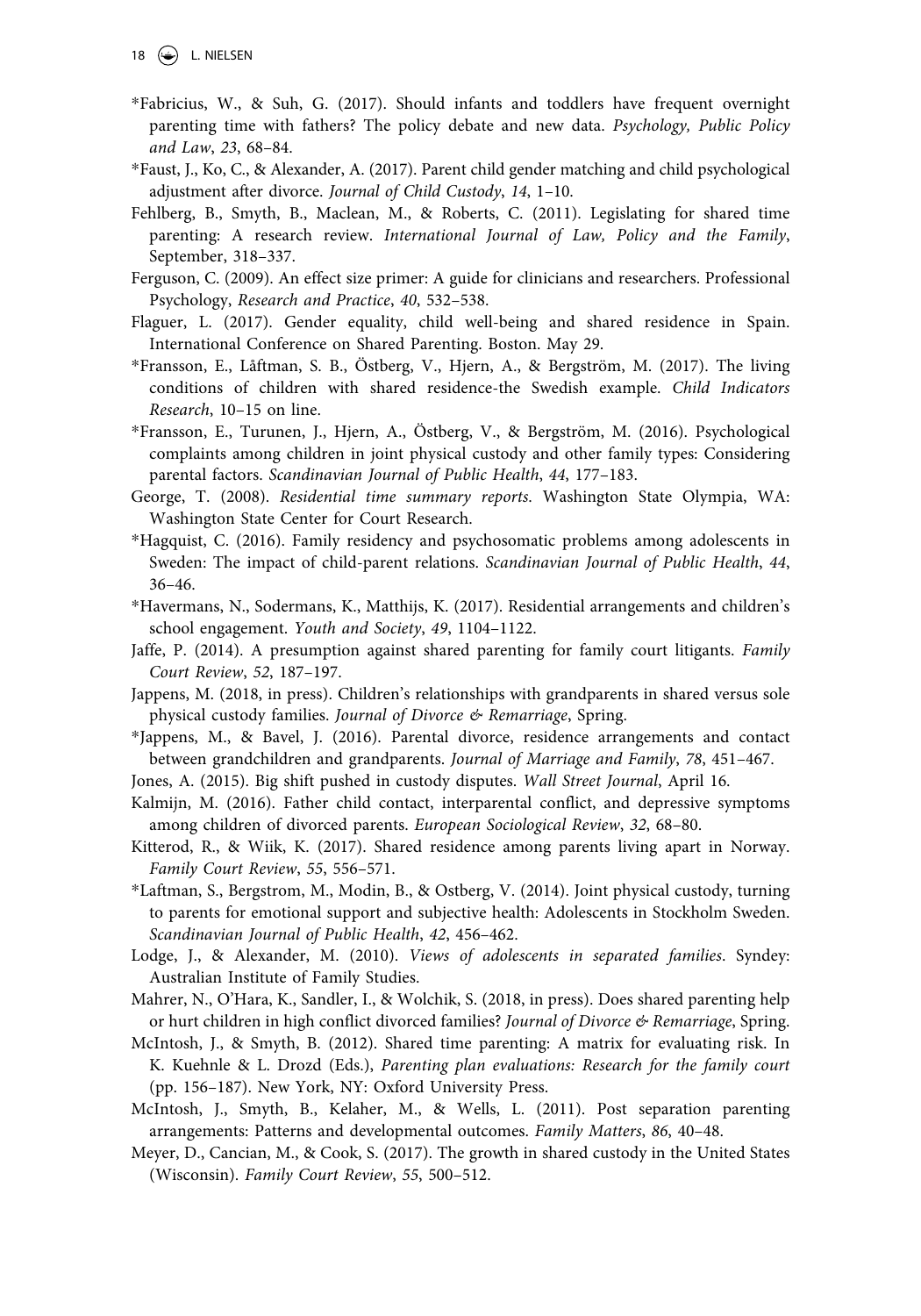- <span id="page-19-0"></span>Meyer, G. (2001). Psychological testing and psychological assessment. *American Psychologist*, *56*, 128–165.
- Nielsen, L. (2011). Shared parenting after divorce: A review of shared residential parenting research. *Journal of Divorce and Remarriage*, *52*, 586–609.
- Nielsen, L. (2014a). Shared physical custody: Summary of 40 studies on outcomes for children. *Journal of Divorce & Remarriage*, *55*, 613–635.
- Nielsen, L. (2014b). Woozles: Their role in custody law reform, parenting plans and family court. *Psychology, Public Policy and Law*, *20*, 164–180.
- Nielsen, L. (2015). Shared physical custody: Does it benefit children? *Journal of the American Academy of Matrimonial Lawyers*, *28*, 79–139.
- Nielsen, L. (2017). Re-examining the research on parental conflict, coparenting and custody arrangements. *Psychology, Public Policy and Law*, *23*, 211–231.
- Nielsen, L. (2018, in press). Children's outcomes in shared versus sole physical custody: 60 studies considering income, conflict, and quality of parent-child relationships. *Journal of Divorce & Remarriage*, Spring.
- \*Nilsen, S., Breivik, K., Wold, B., & Boe, T. (2017). Divorce and family structure in Norway: Association with adolescent mental health. *Journal of Divorce and Remarriage*, *58*, 1–20.
- Poortman, A., & Gaalen, R. (2017). Shared residence after separation: A review and new findings from the Netherlands. *Family Court Review*, *55*, 531–544.
- Presson, G. (2016, January). Florida family law reform bill bad for kids? Sun Sentinel.
- \*Qu, L., & Weston, R. (2010). *Parenting dynamics after separation: A follow up study of parents who separated after the 2006 family law reforms*. Melbourne, Australia: Australian Institute of Family Studies.
- \*Qu, L., Weston, R., & Dunstan, J. (2014). *Post separation parenting, property and relationship dynamics after five years*. Melbourne, Australia: Australian Institute of Family Studies.
- \*Sandler, I., Wheeler, L., & Braver, S. (2013). Relations of parenting quality, interparental conflict, and overnights with mental health problems of children in divorcing families with high legal conflict. *Journal of Family Psychology*, *27*, 915–924.
- Shadish, W., Cook, T., & Campbell, D. (2001). *Experimental and quasi-experimental designs for generalized causal inference*. New York, NY: Houghton Mifflin.
- Shiller, V. (1986). Joint versus maternal custody for families with latency age boys: Parent characteristics and child adjustment. *American Journal of Orthopsychiatry*, *56*, 486–489.
- Smyth, B., McIntosh, J., Emery, R., & Howarth, S. (2016). Shared time parenting: Evaluating the evidence of risks and benefits for children. In L. Drozd, M. Saini, & J. Olesen (Eds.), *Parenting plan evaluations: applied research for the family court* (pp. 118–170). New York, NY: Oxford University Press.
- Sodermans, K., & Matthijs, K. (2014). Joint physical custody and adolescents' subjective wellbeing: A personality X environment interaction. *Journal of Family Psychology*, *28*, 346–356.
- Tornello, S., Emery, R., Rowen, J., Potter, D., Ocker, B., & Xu, Y. (2013). Overnight custody arrangements, attachment and adjustment among very young children. *Journal of Marriage and Family*, *75*, 871–885.
- Trinder, L. (2010). Shared residence: A review of recent research evidence. *Child and Family Law Quarterly*, *22*, 475–498.
- \*Turunen, J. (2017). Shared physical custody and children's experience of stress. *Journal of Divorce & Remarriage*, *58*, 371–392.
- \*Turunen, J., Fransson, E., & Bergstrom, M. (2017). Self esteem in children in joint physical custody and other living arrangements. *Public Health*, *149*, 106–112.
- Vanassche, S., Sodermans, A., Matthijs, K., & Swicegood, G. (2013). Commuting between two parental households: The association between joint physical custody and adolescent wellbeing following divorce. *Journal of Family Studies*, *19*, 139–158.